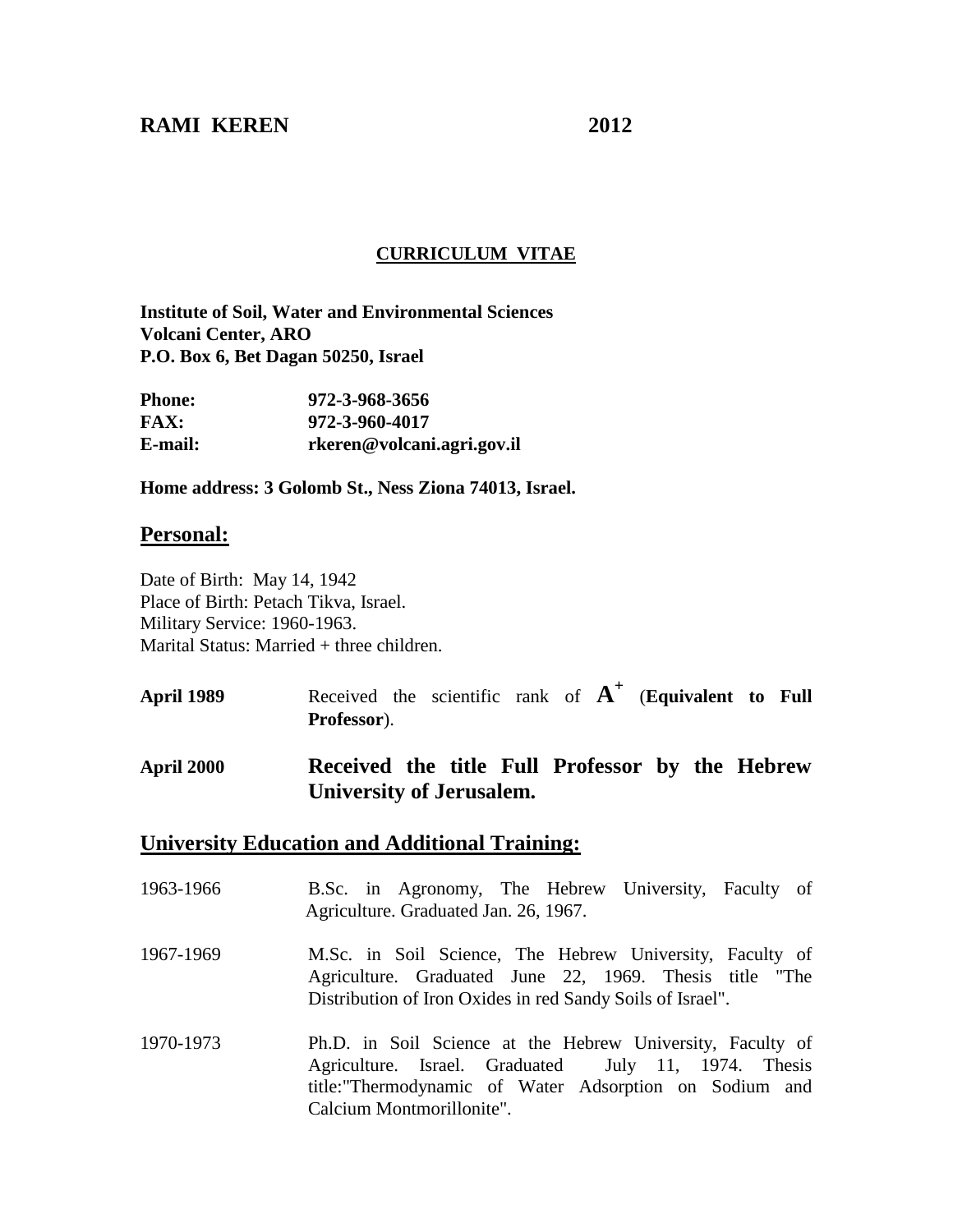# **Research Interests:**

Research interests range from fundamental studies on thermodynamics of water and solutions, ion exchange phenomena in soils to kinetic processes.

 Current emphasis is on increasing water use efficiency, Sodic and alkaline soil reclamation, municipal sewage recycled water for irrigation, boron-soil-plant relations and transport in soils irrigated with recycled water and fly ash – water - soil interactions.

### **Positions Held and Academic Status:**

| 1963-1968         | Research assistant in the Department of Soil Science, The Hebrew<br>University of Jerusalem, Israel. |
|-------------------|------------------------------------------------------------------------------------------------------|
| 1968-1974         | Research assistant and teaching physical chemistry, Dept. of Chemical                                |
|                   | Engineering, University of Ben Gurion, Beer Sheba, Israel.                                           |
| 1974-1975         | Post-doctoral fellowship - Dept. of Soil Science, University of Minnesota,                           |
|                   | Minnesota, USA.                                                                                      |
| Sep. 1975-present | Institute of Soils and Water, The Agricultural Research                                              |
|                   | Organization, The Volcani Center, Bet Dagan, Israel.                                                 |
| 1977              | Acting Head, Division of Soil Physical Chemistry, Institute of Soil sand                             |
|                   | Water, ARO, The Volcani Center, Bet Dagan (July-September).                                          |
| 1978-1979         | Acting Head, Division of Soil Physical Chemistry, Institute of Soils and                             |
|                   | Water, ARO, The Volcani Center, Bet Dagan.                                                           |
| 1980-1981         | Visiting Professor, Dept. of Agronomy, New Mexico State Univ., New                                   |
|                   | Mexico, USA.                                                                                         |
| 1982              | Acting Head, Division of Soil Physical Chemistry, Inst. of Soils and                                 |
|                   | Water, ARO, The Volcani Center, Bet Dagan (June-September).                                          |
| 1983              | Visiting Professor, Dept. of Soils and Environmental Sciences, Univ. of                              |
|                   | California, Riverside, California, USA.                                                              |
| 1984-1985         | Acting Head, Div. of Soil Physical Chemistry, Inst. of Soils and Water,                              |
|                   | ARO, The Volcani Center, Bet Dagan.                                                                  |
| 1986-1987         | Visiting Professor, Dept. of Land, Air and Water Resources, Univ. of                                 |
|                   | California, Davis, California, USA.                                                                  |
| 1988              | Visiting professor, Soil and Crop Sciences Department, Texas A&M                                     |
|                   | University, College Station, Texas, USA. (Two months).                                               |
|                   |                                                                                                      |
| April 1989        | Received the scientific rank of $A^+$ (equivalent to Full Professor)                                 |
|                   |                                                                                                      |
| 1989              | Visiting professor, Department of Land, Air and Water Resources.                                     |
|                   | University of California, Davis, California, USA (Two months).                                       |
| 1990              | Visiting professor, Soil and IrrigationResearch Institute, Pretoria, South                           |
|                   | Africa.                                                                                              |
|                   |                                                                                                      |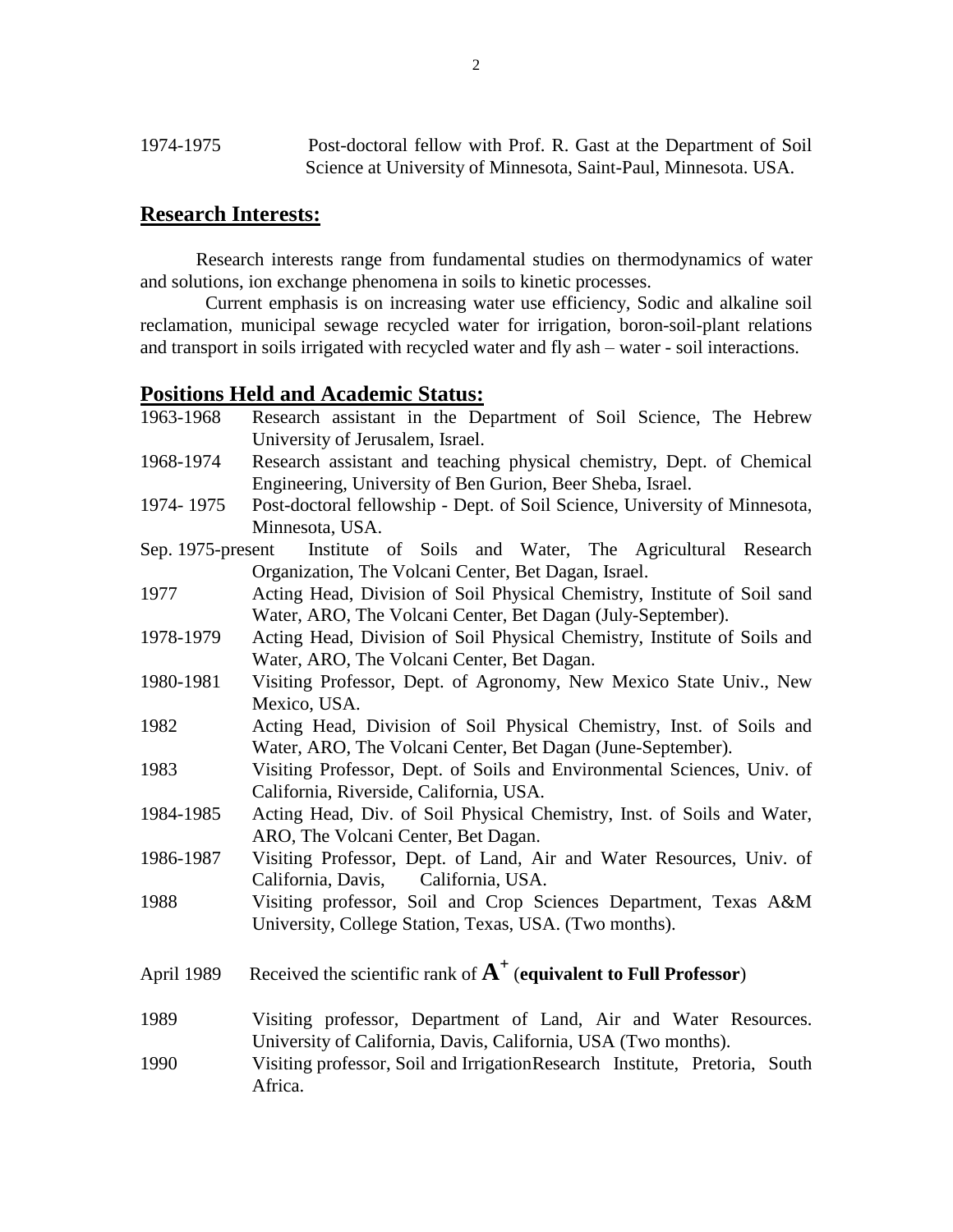- 1991 Acting Head, Div. of Soil Physical Chemistry, Inst. of Soils and Water, ARO, The Volcani Center, Bet Dagan.
- 1992-1993 Visiting Professor, Dept. of Plant and Soil Sciences, University of Delaware, Newark, Delaware, USA.
- **1992-1994 Head, Department of Soil and environmental Chemistry, Inst. of Soils and Water, ARO, The Volcani Center, Bet Dagan.**
- **1995-1998 Director, Institute of Soils and Water, Agricultural Research Organization, ARO, The Volcani Center, Bet Dagan, Israel.**
- 1998-1999 Visiting professor, Arid Land Research Center, Tottori University, Tottori, Japan.
- 2000 Received the title **Full Professor** by the Hebrew University of Jerusalem.
- 2002 Visiting professor, Arid Land Research Center, Tottori University, Tottori, Japan.
- **2003- 2007 Deputy Director, Agricultural Research Organization (ARO), Ministry of Agriculture and Rural Development, Bet Dagan, Israel.**
- 2007-2008 Visiting professor, College of Art and Sciences, Florida Gulf Coast University, Fort Myers, Florida, USA.
- **2010 Retired. Consulting for the following companies: 1. Mekorot – The Israel's National Water Company, 2. BARD - United States - Israel Binational Agricultural Research and Development Fund, 3. National Coal Ash Board**
- **2011 – 2012 Lecturing on Irrigation and soil-water relation to professionals in the Israeli Ministry of Agriculture and to farmers.**
- **2011 – present. Faculty member of the Florida Gulf Coast University.**

### **Professional Society Activities:**

- 1979-1981 Member, Israel Society of Soil Science Committee.
- 1982-1983 Committee Secretary, Israel Society of Clay Research.
- 1983 Secretary, Organizing Committee of the International Conference on "Soil Salinity under Irrigation - Processes and Management."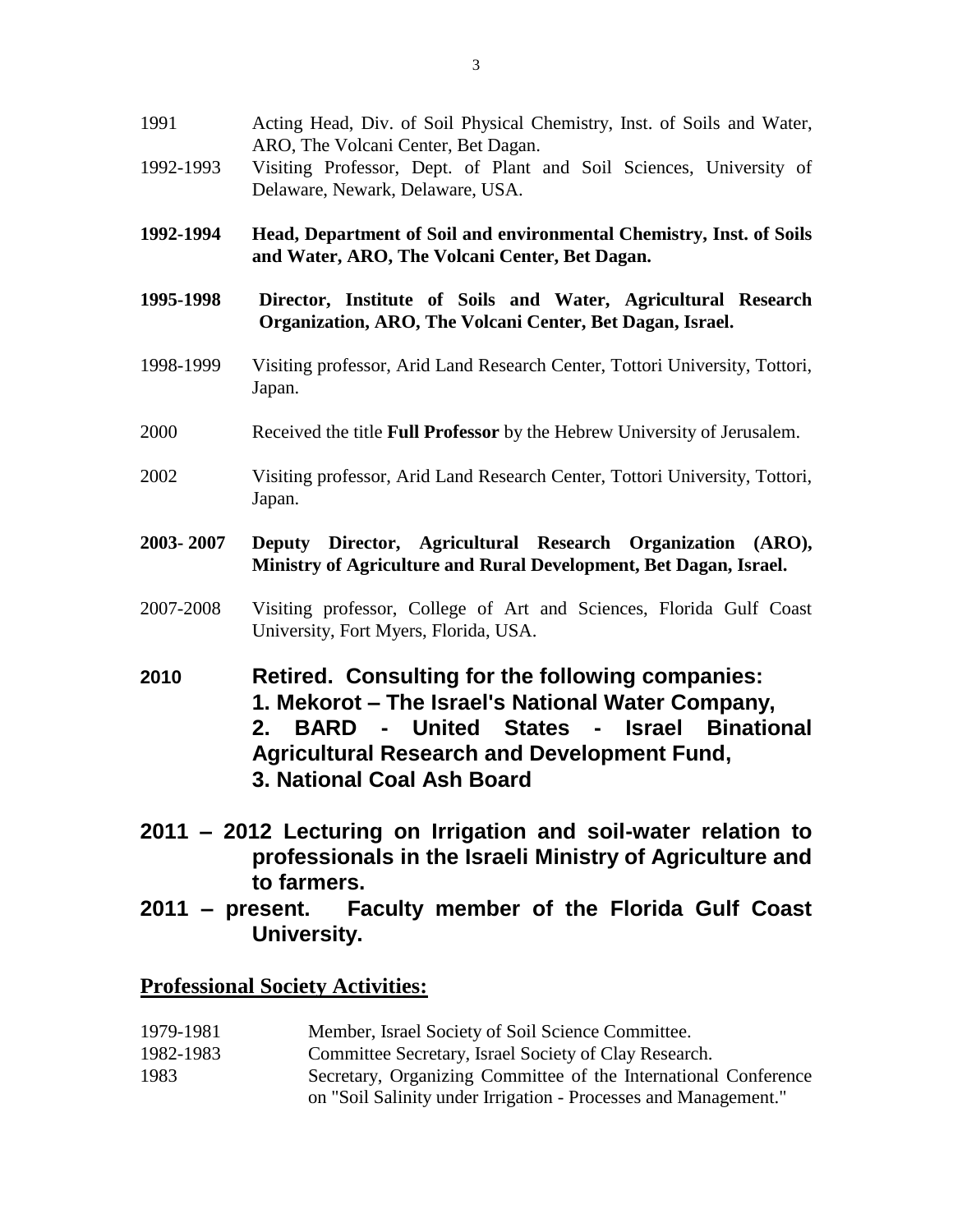| 1984                  | Member, Organizing Committee of the Third International                              |
|-----------------------|--------------------------------------------------------------------------------------|
|                       | Workshop on "Salinity water for Agriculture and Aquaculture."                        |
| 1984                  | Co-Editor in Irrigation Science Journal for a special issue devoted                  |
|                       | to papers which were presented at the International Conference on                    |
|                       | "Soil Salinity under Irrigation - Processes and Management."                         |
| 1984                  | A member of the steering committee for research and development                      |
|                       | of Arad Valley region, Israel.                                                       |
| 1984-1990             | A member of the editorial board of the journal "Agricultural<br>Research in Israel." |
| 1985                  |                                                                                      |
|                       | Editor of the journal "Agricultural Research in Israel."                             |
| 1986-1996             | Member of the steering committee for research and development of                     |
|                       | Jordan Valley region, Israel.                                                        |
| 1988-1990             | Member of the Soil and Water Scientific<br><b>Evaluation</b>                         |
|                       | committee, the Israeli Ministry of Agriculture.                                      |
| 1988-1989             | Member of the Brackish Water Scientific Evaluation                                   |
|                       | committee, the Israeli Ministry of Agriculture.                                      |
| 1988-1991             | Appointed by the Senate of the University of Nairobi, Kenya, as                      |
|                       | the External Examiner for Soil Science Department.                                   |
| 1990-1991             | A Chairman of the Salinity Scientific Evaluation committee,                          |
|                       | Irrigation division, Israeli Ministry of Agriculture.                                |
| 1990-1992             | A Chairman of the Soil and Water Scientific Evaluation                               |
|                       | committee, the Israeli Ministry of Agriculture.                                      |
| 1991-1999             | Steering Committee, Soil Erosion Division, The Israeli Ministry of                   |
|                       | Agriculture.                                                                         |
| 1994                  | Member of the Effluent Water Scientific Evaluation committee, the                    |
|                       | Israeli Ministry of Agriculture.                                                     |
| <b>1995 - Present</b> | Member of the Fly Ash professional committee, the National                           |
|                       | Coal Ash Board, Israel.                                                              |
| 1995                  | Member of the Water Quality Evaluation committee, the                                |
|                       | <b>Israeli Ministry of Agriculture.</b>                                              |
| 1995                  | Member of the Water Quality Evaluation committee, the                                |
|                       | <b>Israeli Ministry of Environmental Quality.</b>                                    |
| 1995                  | Member of the committee of Management of Reused Resources for                        |
|                       | the Mediterranean countries. INRA. Paris, France.                                    |
| 1995                  | Steering Committee, Israel-Jordan-Palestinian Authorities -USA.                      |
|                       | Expert Meeting. Tiberius, Israel.                                                    |
| 1995                  | Expert Meeting on Soil Salinity Soil Protection and Irrigation                       |
|                       | Management. Israel-Jordan Regional Research Activity. Amman,                         |
|                       | Jordan.                                                                              |
| 1996                  | Expert Meeting on Water Harvesting in Semiarid and Arid regions.                     |
|                       | Israel-Jordan Regional Research Activity. Amman, Jordan.                             |
| 1996-1997             | Steering Committee on Methodology for setting environmental                          |
|                       | standards. The Israeli Ministry of Environmental quality.                            |
|                       | Nomination by the Government of Israel.                                              |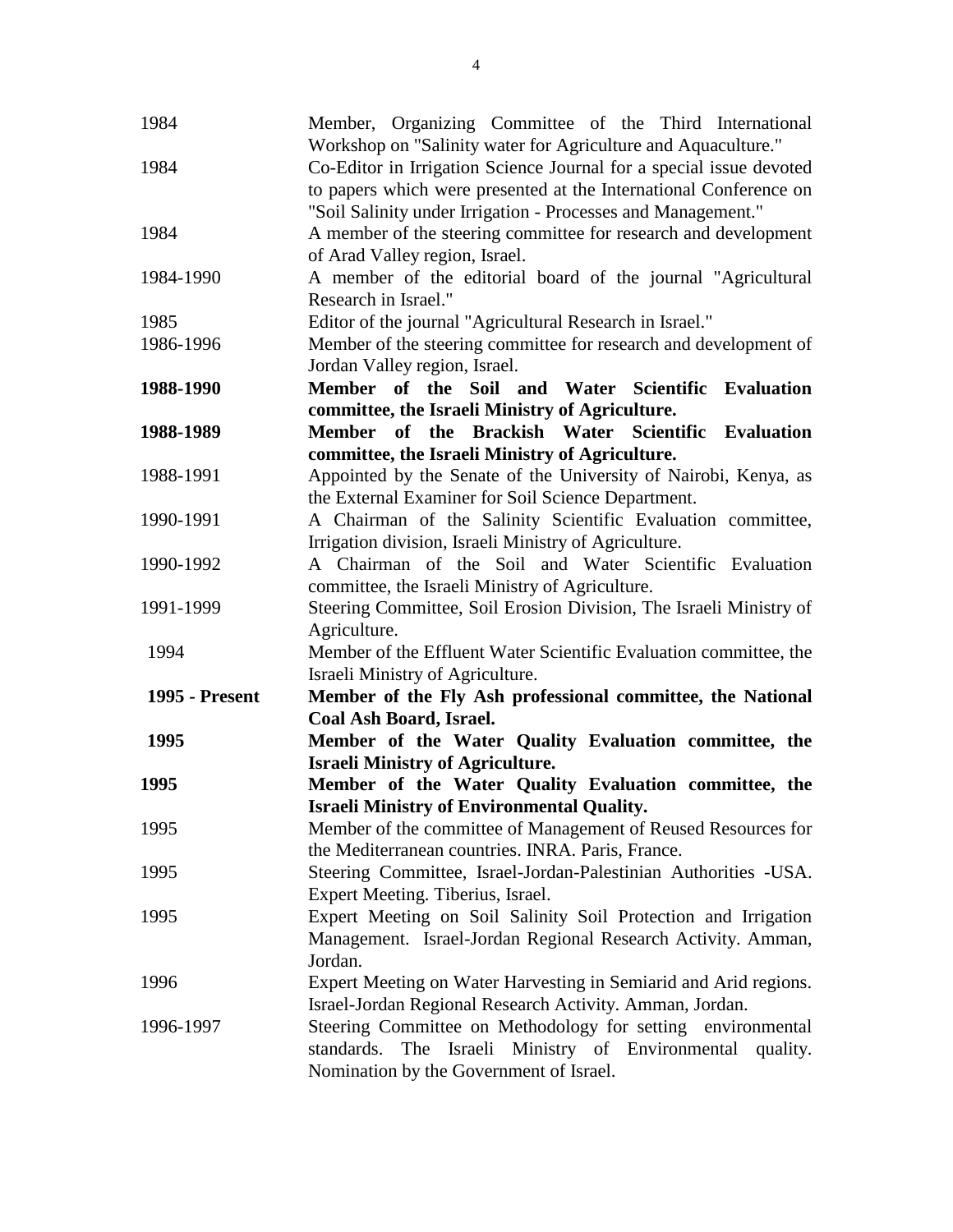| 1997-2003             | A Chairman of an Expert Committee on the establishment and<br>promotion of cooperation in research and extension between China                                                                                      |
|-----------------------|---------------------------------------------------------------------------------------------------------------------------------------------------------------------------------------------------------------------|
| 1997-2000             | and Israel.<br>A member of a Professional Committee on Combat Desertification.                                                                                                                                      |
| 1997-2003             | Ministry of Foreign Affairs, Israel.<br>A member of a Steering Committee on Climatic Changes. Ministry<br>of Environmental quality, Israel.                                                                         |
| 1998                  | Israeli representative of the Ministry of Agriculture to the Japan-<br>Israel Cooperation in Agricultural Research.                                                                                                 |
| 1999-2003             | A member of a Steering Committee on Recycled Water Use for                                                                                                                                                          |
|                       | <b>Agriculture purposes - Research and Development.</b>                                                                                                                                                             |
| 1999-2003             | A Chairman of the National Expert Committee on Recycled<br>Water Use for Agriculture purposes - Research and                                                                                                        |
|                       | Development.                                                                                                                                                                                                        |
| 1999-2003             | A Chairman of a Steering Committee on Water Use Efficiency,                                                                                                                                                         |
|                       | <b>Israeli Ministry of Agriculture.</b>                                                                                                                                                                             |
| 1999-2001             | Israeli representative for the EU 5th Framework Programme<br>INCO-2. European Commission. Directorate-General XII,                                                                                                  |
|                       | Science, Research and Development, Brussels, Belgium.                                                                                                                                                               |
| 2000-2001             | A member of the selection committee for the International Soil                                                                                                                                                      |
|                       | <b>Science Award, Soil Science Society of America</b>                                                                                                                                                               |
| <b>2000 - Present</b> | A member of a Steering Committee on Recycled Water Plant                                                                                                                                                            |
|                       | (SHAFDAN), Water Commissionaire, Israel.                                                                                                                                                                            |
| 2001                  | Member, Organizing Committee of the 31 <sup>st</sup> National conference of                                                                                                                                         |
|                       | the Israeli Ecology and the Environmental Sciences Society.                                                                                                                                                         |
| 2001                  | A Chairman of a professional committee on effluent criteria for                                                                                                                                                     |
|                       | irrigation. Ministry of Environment, Israel.                                                                                                                                                                        |
| 2002-2003             | A member of the Editorial Advisory Board of the Encyclopedia of<br>Soils in the Environment. Academic Press, Elsevier Science,<br>London.                                                                           |
| 1999 - 2003           | A member of the Technical Advisory Committee (TAC),                                                                                                                                                                 |
|                       | United States-Israel Bi-national Agricultural Research and                                                                                                                                                          |
|                       | <b>Development Fund (BARD).</b>                                                                                                                                                                                     |
| $2004$ - present      | A member of the Technical Advisory Committee (TAC), Texas-                                                                                                                                                          |
|                       | Israel Binational Agricultural Research and Development<br>Fund (BARD).                                                                                                                                             |
| $2004 - 2007$         | Initiate the idea and established the foundation for the Bi-<br>Lateral cooperation in agriculture research between Israel and<br>Canada and Queensland, Australia. These two foundations are<br>active since 2006. |
| $2005 - 2007$         | A member of the Standing Committee in Agriculture Research<br>(SCAR), European Union, Brussels, Belgium.                                                                                                            |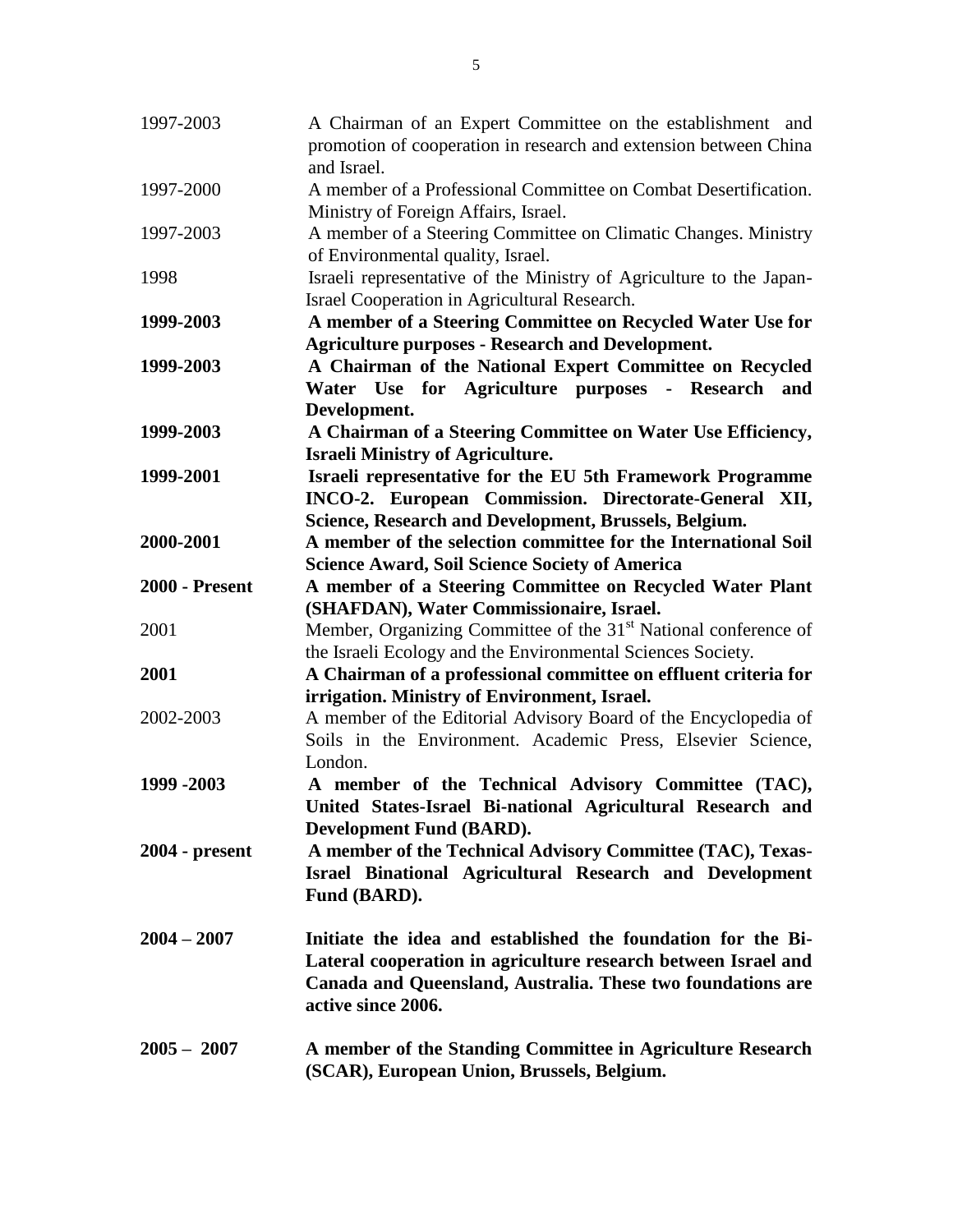# **Consulting and Special Activities:**

- 1. Expert Meeting on Soil Protection. Regional Activity Center, PAP, UNEP Mediterranean Action Plan. 1985, Split, Yugoslavia.
- 2. Evaluation and consultation on salt affected soils in Dominican Republic. Ministry of Agriculture, Santo Domingo, Dominican Republic, 1987.
- 3. Evaluation and consultation on saline-sodic soil reclamation. Gravelly Ford Ranch, Madera County, California, USA. 1987.
- 4. External Examiner for Soil Science Department, the University of Nairobi, Kenya. 1989.
- 5. 1988-Present. Consulting on water use efficiency and water quality, Ministry of Science, Israel.
- 6. External Examiner for Soil Science Department, the University of Nairobi, Kenya. 1990.
- 7. Consultation and planning field studies on furrow irrigation to improve water distribution uniformity. Nanjing, People's Republic of China. 1991-1992.
- 8. Consultation and evaluation on water quality and improve water use efficiency, Rajasthan, India. Tahal Consulting Engineers Ltd. Israel. 1995.
- 9. Consultation and evaluation on salt affected soils and alkalinization in Senegal. Organized by Cinadco, Ministry of Agriculture, Israel. 1996.
- 10. Consultation and evaluation on salt affected soils and soil permeability in Egypt. Tahal Consulting Engineers Ltd. Israel. 1996.
- 11. Conducting workshop on water use efficiency in irrigation. Fujian province, China. Organized by Cinadco, Ministry of Agriculture, Israel. 1996.
- 12. Expert Meeting on Brackish Water in Semiarid and Arid regions. Israel-Palestinian-Jordan Regional Research Activity, Amman, Jordan. 1997.
- 13. Expert Meeting on validation of the Environment Water Task Force Final Report. European Commission Joint Research Center. Baveno, Italy. 19-21.6.1997.
- 14. Expert Meeting on World Water Vision Water for food and Rural Development. Consultation of Experts from Middle East and North Africa (MENA) Region. Bari, Italy. 27-29 May, 1999.
- 15. Consultation and evaluation on sandy soils and their agricultural potentialities. Jianli County, Hubei Province, China. January 11-15, 1999.
- 16. Project leader, A grant from the Ministry of Science, Israel, on "Minimizing Adverse Environmental Effects of Land Disposal (Irrigation) of Treated Effluent". A project for three years (1998-2000). Total budget of US\$ 1,000,000.
- 17. Advisor for the Extension Service of Israel, Ministry of Agriculture on Soil Salinity and Water Quality.
- 18. Project leader, A grant from the Ministry of Science, Israel, on "Minimizing Adverse Environmental Effects of Land Disposal (Irrigation) of Treated Effluent". (2005-2008).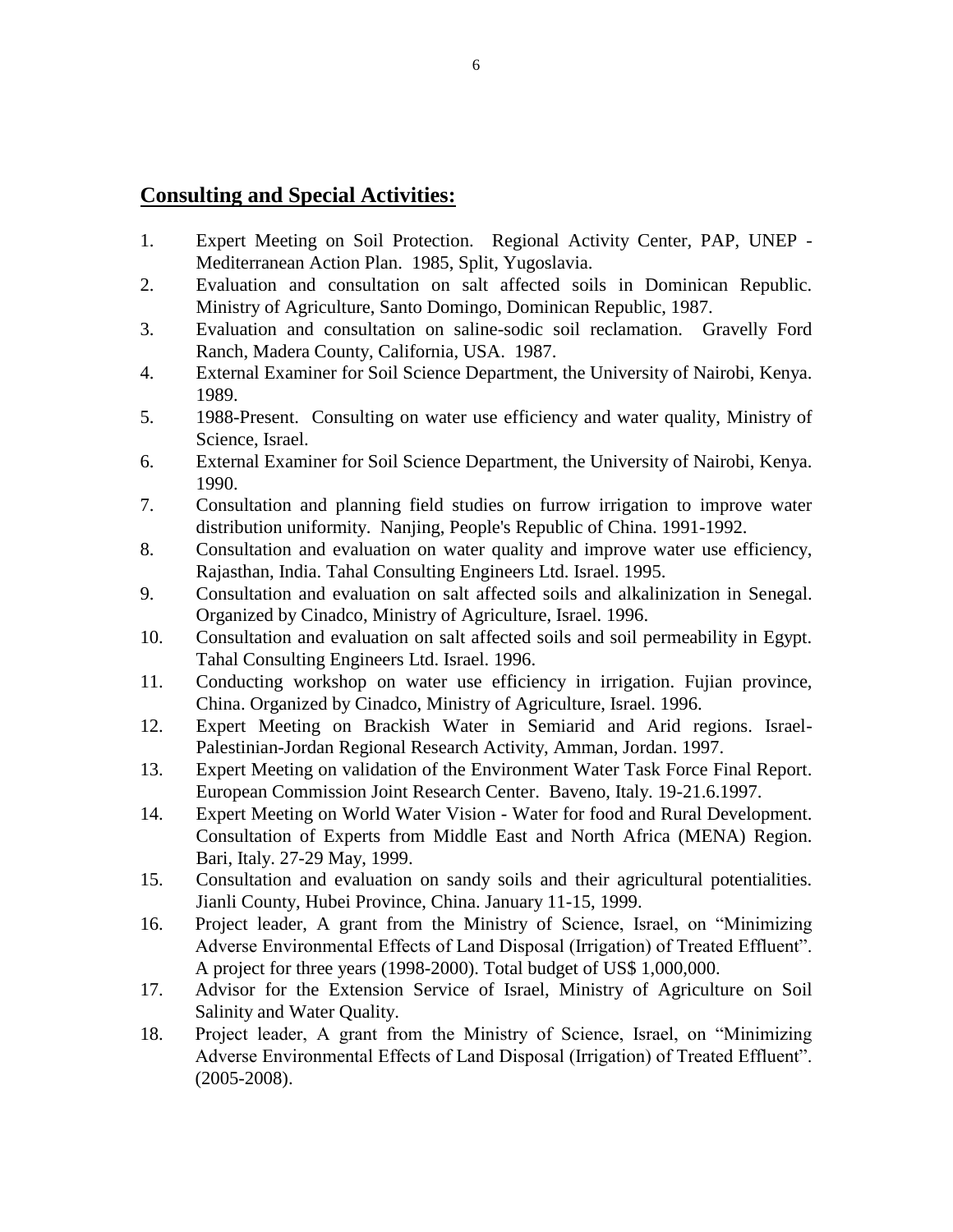- 19. Consultation and evaluation the fly ash impact on the environment. The Coal Company, Israel.
- **20. Consulting for the following companies:**

**1. Mekorot – The Israel's National Water Company, 2. BARD - United States - Israel Binational Agricultural Research and Development Fund, 3. National Coal Ash Board**

**21. Lecturing on Irrigation and soil-water relation to professionals in the Israeli Ministry of Agriculture and to farmers.**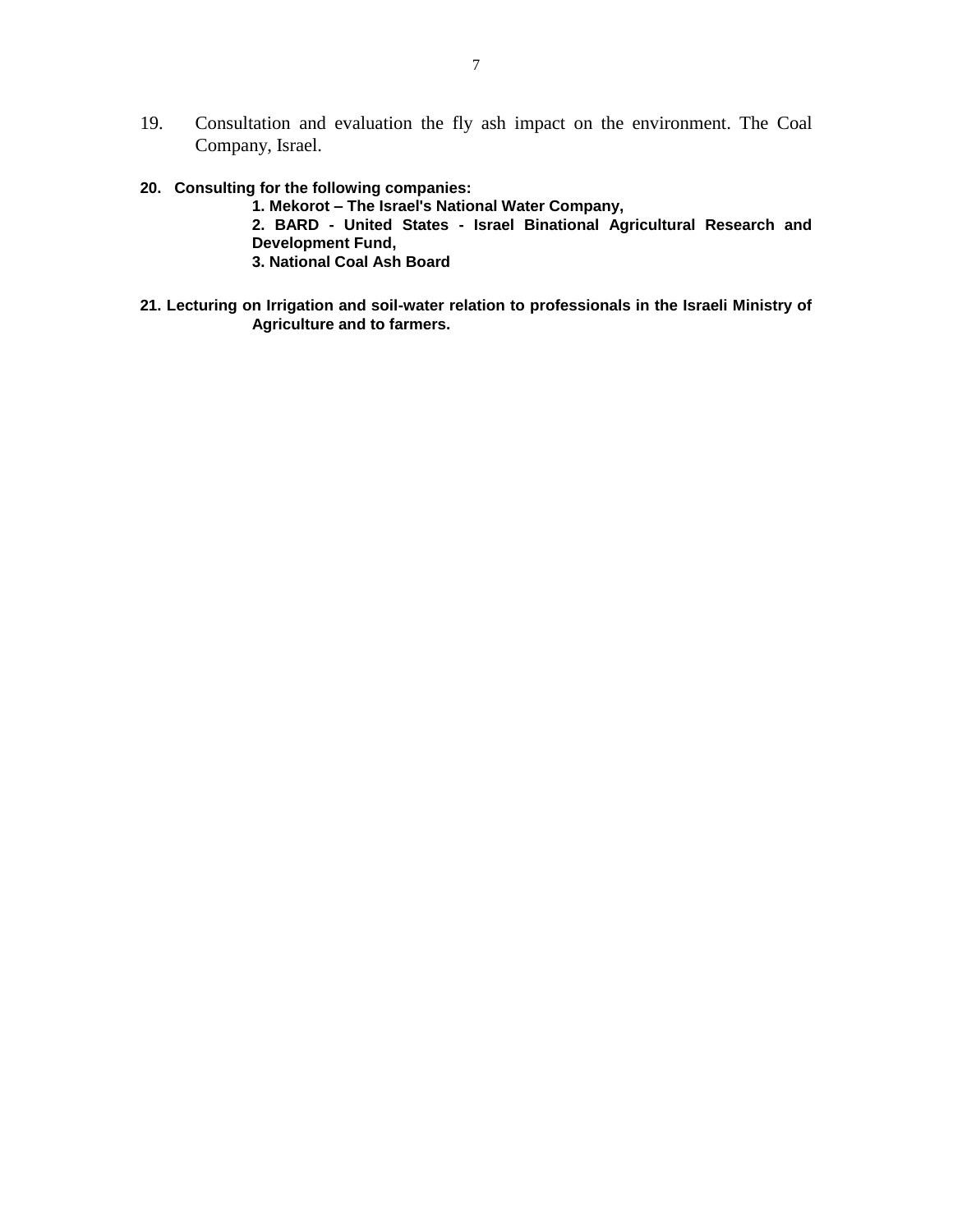# **Teaching (including guidance of students):**

| 1968-1969        | Ben Gurion University of the Negev - Chemistry.                                                                                |
|------------------|--------------------------------------------------------------------------------------------------------------------------------|
| 1969-1973        | Ben Gurion University of the Negev - Physical Chemistry.                                                                       |
| 1976             | Course on Physical Chemistry. Held in the ARO, Bet Dagan.                                                                      |
| 1978             | Course on Soil Chemistry at the 5th International Course on                                                                    |
|                  | Irrigation. Held at the ARO, The Volcani Center, Bet Dagan,                                                                    |
|                  | Israel.                                                                                                                        |
| 1981             | Advanced course for advisory service personnel of Ministry of                                                                  |
|                  | Agriculture on Soil Chemistry. Held in the ARO, Bet Dagan.                                                                     |
| 1975-1982        | Course on Physical Chemistry. The Hebrew University of                                                                         |
|                  | Jerusalem, Faculty of Agriculture, Rehovot.                                                                                    |
| 1986             | Course on water quality, salt control and soil reclamation. Held at                                                            |
|                  | the Dept. of Land, Air and Water Resources, Univ. of California,                                                               |
|                  | Davis, California, USA.                                                                                                        |
| 1987             | Course on soil salinity and sodicity at the 18th International course                                                          |
|                  | on Irrigation. Held at the ARO, The Volcani Center, Bet Dagan,                                                                 |
|                  | Israel.                                                                                                                        |
| 1988             | Course on soil salinity and sodicity at the 19th International course                                                          |
|                  | on Irrigation. Held at the ARO, The Volcani Center, Bet Dagan,                                                                 |
|                  | Israel.                                                                                                                        |
| 1989             | Course on water quality in relation to soil properties. The Kurt M.                                                            |
|                  | Schallinger 20th International Post Graduate Irrigation Course.                                                                |
|                  | Held at the ARO, The Volcani Center, Bet Dagan, Israel.                                                                        |
| 1990             | Course on water quality in relation to soil properties. The Kurt M.                                                            |
|                  | Schallinger 21th International Post Graduate Irrigation Course.                                                                |
| 1991             | Held at the ARO, The Volcani Center, Bet Dagan, Israel.<br>Course on water quality in relation to soil properties. The Kurt M. |
|                  | Schallinger 22th International Post Graduate Irrigation Course.                                                                |
|                  | Held at the ARO, The Volcani Center, Bet Dagan, Israel.                                                                        |
| 1993             | Course on water Soil Physical Chemistry. The Kurt M. Schallinger                                                               |
|                  | 24th Advanced International courses on Irrigation and Soil                                                                     |
|                  | Management. Held at the ARO, The Volcani Center, Bet Dagan,                                                                    |
|                  | Israel.                                                                                                                        |
| 1994             | Course on water Soil Physical Chemistry. The Kurt M. Schallinger                                                               |
|                  | 25th Advanced International courses on Irrigation and Soil                                                                     |
|                  | Management. Held at the ARO, The Volcani Center, Bet Dagan,                                                                    |
|                  | Israel.                                                                                                                        |
| 1995             | Course on water Soil Physical Chemistry. The Kurt M. Schallinger                                                               |
|                  | 26th Advanced International courses on Irrigation and Soil                                                                     |
|                  | Management. Held at the ARO, The Volcani Center, Bet Dagan,                                                                    |
|                  | Israel.                                                                                                                        |
| 1998, 2001, 2002 | Course on water quality in relation to soil properties. Arid Land                                                              |
|                  | Research Center, Tottori University, Tottori, Japan.                                                                           |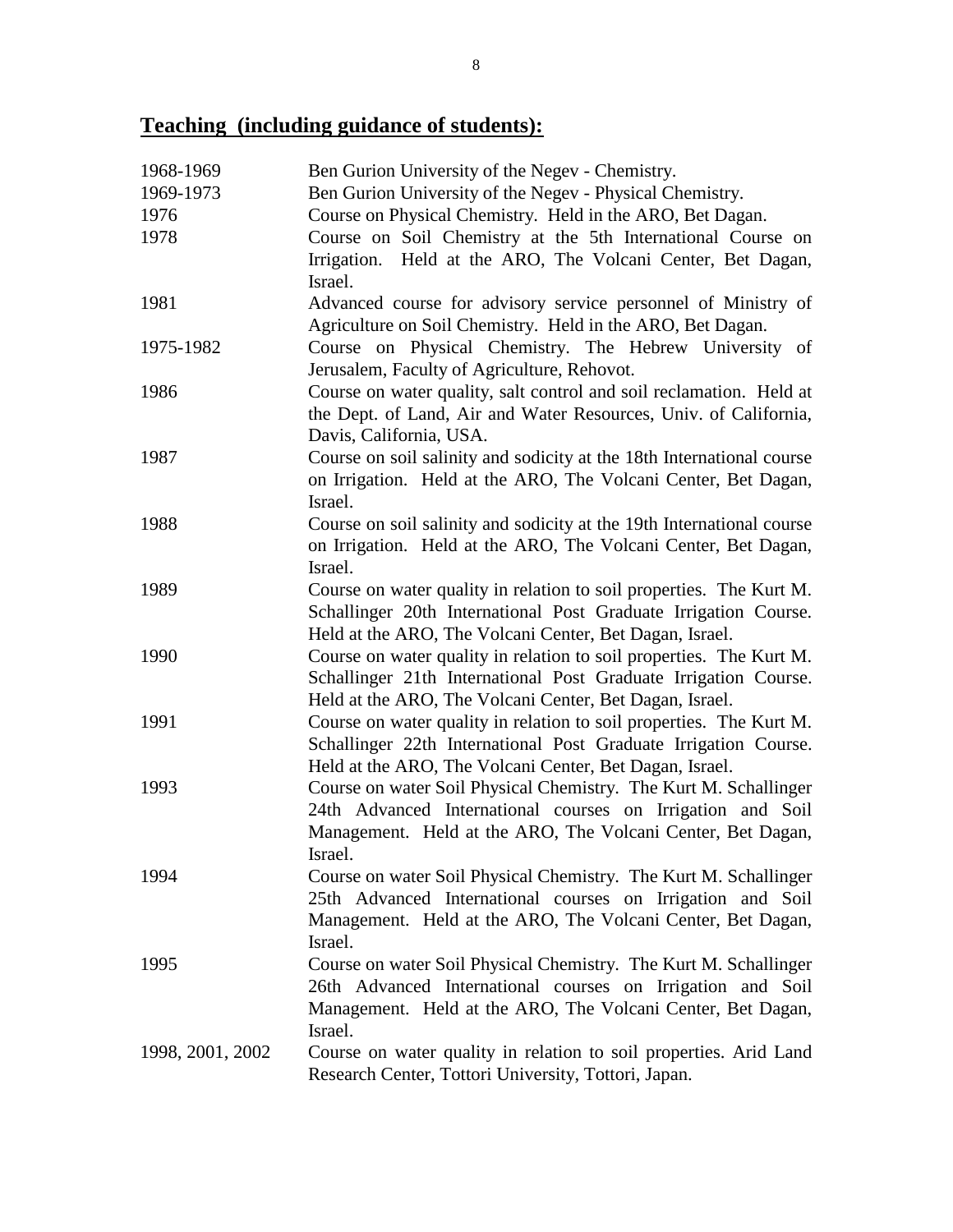| 1996 - 2007 | Soil Erosion and soil reclamation. The Hebrew University of          |
|-------------|----------------------------------------------------------------------|
|             | Jerusalem, Faculty of Agriculture, Food and Environmental            |
|             | <b>Ouality Sciences, Rehovot, Israel.</b>                            |
| 2007-2008   | Clay particles interaction and water quality relations. Florida Gulf |
|             | Coast University, Fort Myers, Florida, USA.                          |

### **Advising Graduate Students:**

| 1984      | Appointed by the Hebrew University in Jerusalem as a<br>supervisor for doctoral students.                |
|-----------|----------------------------------------------------------------------------------------------------------|
| 1988-1991 | Member of a Graduate Student's advisory committee, Texas<br>A&M University, College Station, Texas, USA. |
| 1998      | Appointed by the University of Tottori, Tottori, Japan as a<br>supervisor for doctoral students.         |

- 1. Uri Mezuman. Received a M.Sc Degree from the Hebrew University of Jerusalem. 1981. Subject: Boron adsorption by clay minerals and soils using a phenomenological equation.
- 2. Uri Yermiyahu. Received a M.Sc degree from the Hebrew University of Jerusalem. 1988. Subject: Boron sorption by soil and uptake by plant as affected by organic matter.
- 3. Jeremy F. Hollis. Received a Ph.D degree from the University of Reading, Reading, England. 1988. Subject: The use of fly ash in agriculture.
- 4. Yaron Yutal. Received a M.Sc degree from the Hebrew University of Jerusalem. 1990. Subject: Leaching of boron and chloride in Jordan Valley soil affected by infiltration rate.
- 5. Bruno del Rio. Received a M.Sc degree from the Texas A&M University, College Station, Texas. USA. 1991. Subject: CaCO<sub>3</sub> equilibria and double decomposition reactions affecting physical properties of clay-sand mixtures.
- 6. Efraim Bar. Received a M.Sc degree from the Hebrew University of Jerusalem. 1994. Subject: Effects of adsorbed ion composition on soil hydraulic properties and cotton plants production.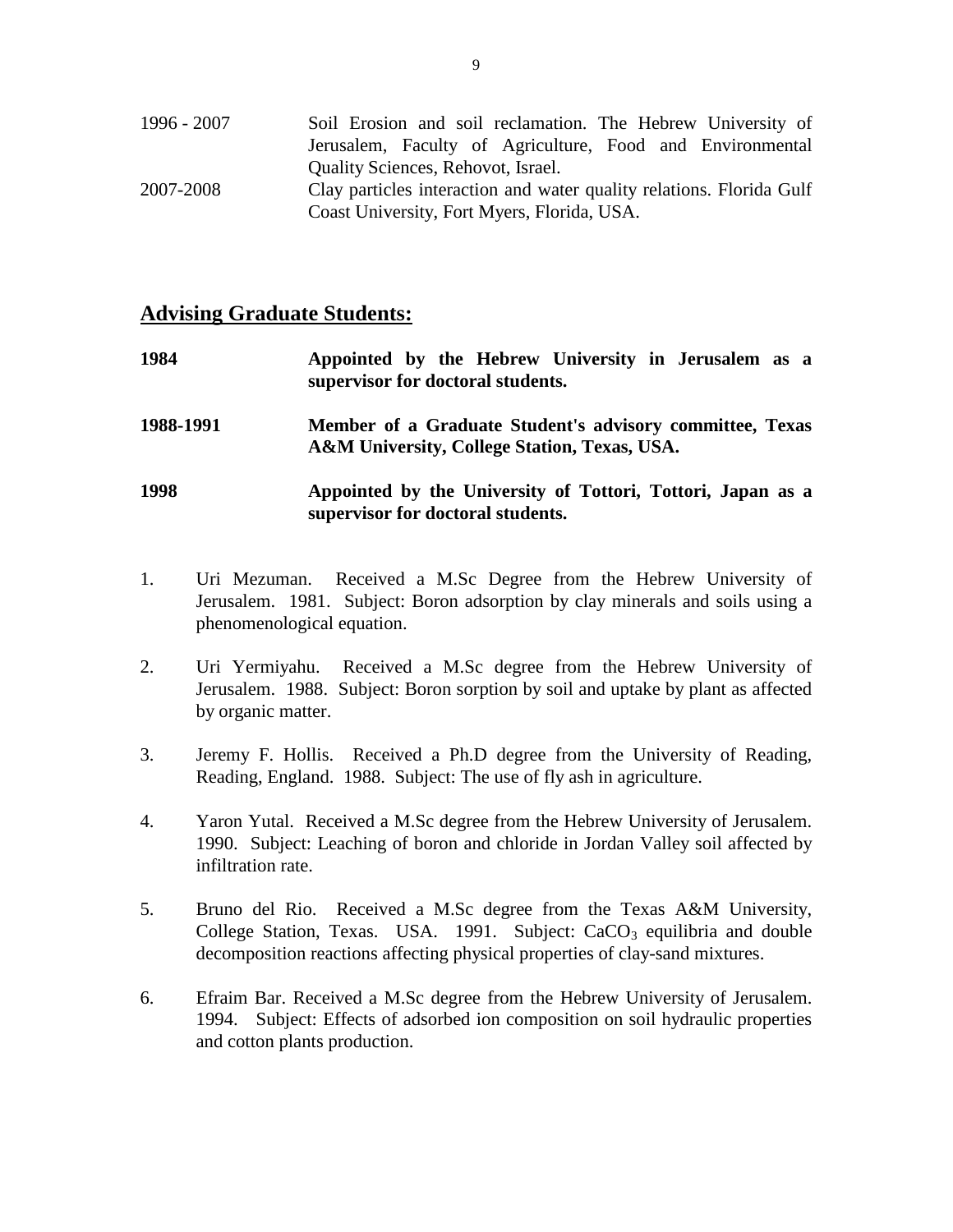- 7. Guy Reshef. Received a M.Sc degree from the Hebrew University of Jerusalem. 1996. Subject: The contribution of fly ash to soil and water contamination.
- 8. Hanita Peri. Received a M.Sc degree from the Hebrew University of Jerusalem. 1998. Subject: The potential hazardous of sewage effluent in respect to heavy metals contamination of soils and water resources.
- 9. Yeoshuha Kalobati. Received a M.Sc degree from the Hebrew University of Jerusalem. 1998.Subject: The effect of sewage effluent on soil structure.
- 10. Masae Arai. Recived a M.Sc. degree from Tottori University, Tottori, Japan. 1999. Subject: Hydraulic conductivity of soils with 2:1 and 1:1 clay minerals as affected by water quality under saturated condition.
- 11. Ulaf Grinberg, Received a M.Sc degree from the Hebrew University of Jerusalem. 2000. Subject: Polymers movement in soil and their effect on hydraulic conductivity. (Supervised jointly with Prof. Y. Chen and Dr. M. Ben Hur).
- 12. Abraham Zilberman. The Hebrew University of Jerusalem. 2000. Subject: Long term effect of saline waters and reclamation practices on soil properties. (Supervised jointly with Prof. A. Banin).
- 13. Naama Benny. Received a M.Sc degree from the Hebrew University of Jerusalem. 2000. Subject: Boron in wastewater: Chemical reactivity, concentrations and effects on plants. (Supervised jointly with Prof. Y. Chen and Dr. J. Tarchitzky).
- 14. Hadar Heller. Received a Ph.D degree from the Hebrew University of Jerusalem. 2001. Subject: Subject: Mechanisms of clay stabilization by synthetic polyanions.
- 15. Li Fahu. Received a Ph.D degree from the Hebrew University of Jerusalem. 2001. Subject: The role of Soil CaCO<sub>3</sub> in reclamation of sodic soil.
- 16. Masae Arai. Received a Ph.D degree from Tottori University, Tottori, Japan. 2003. Subject: Hydraulic conductivity of arid and semiarid soils as affected by water quality. (Supervised jointly with Prof. T. Yamamoto).
- 17. Avraham Tzipori. A candidate for a M.Sc degree from the Hebrew University of Jerusalem. 2004. Subject: Fly Ash–Soil interaction.
- 18. Dana Milstein. A candidate for a Ph.D degree from Tel Aviv University. Subject: Use of constructed wetland for polishing and quality assurance of wastewater effluent for stream rehabilitation. (Guidance committee).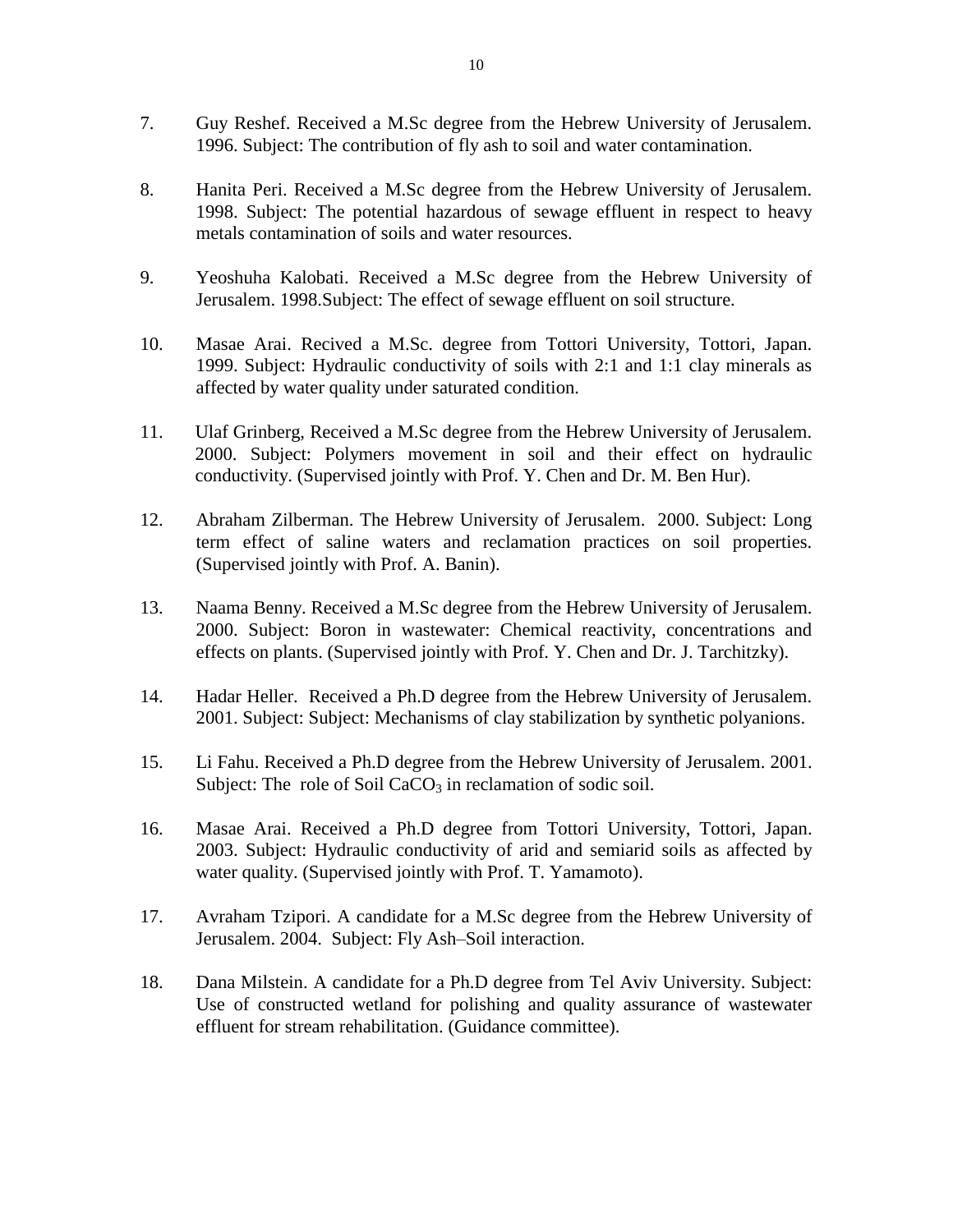# **Reviewing of Scientific Manuscripts for the Following Journals:**

- 1. Soil Science Society of America Journal.
- 2. Clays and Clay Minerals.
- 3. Advances in Colloid and Interface Science
- 4. Water Resources Research.
- 5. Journal of Soil Science.
- 6. Irrigation Science.
- 7. Journal of Environmental Quality.
- 8. Canadian Journal of Soil Science.
- 9. Forest Ecology and Management.
- 10. Geoderma.
- 11. Separation Science and Technology
- 12. Aquacultural ngineering
- 13. Encyclopedia of Soils in the Environment

# **Membership in Professional Societies:**

- 1. American Society of Agronomy
- 2. Soil Science Society of America
- 3. Israel Society of Soil Science
- 4. Israel Society of Clay Research
- 5. Israel Society of Ecology

# **Invited Lectures:**

- 1. Effect of dissolution rate on the efficiency of gypsum in improving permeability of sodic soils. International Symposium of Phosphogypsum. Florida, USA, 1980.
- 2. The effect of exchangeable ions and electrolyte concentration in solution on some physical and chemical properties of montmorillonite and montmorillonitic soils. Inst. of Agriculture and Natural Resources, University of Nebraska, Lincoln, Nebraska, USA, 1981.
- 3. Chemical aspects of soil reclamation. Salinity Laboratory, Riverside, California, USA, 1981.
- 4. The effect of exchangeable sodium and gypsum on infiltration rate and surface runoff. New Mexico State University, Las Cruces, New Mexico, USA, 1983.
- 5. Boron tolerance of Mexican wheat. International Workshop on Saltaffected Soils of Latin America, Venezuela, 1983.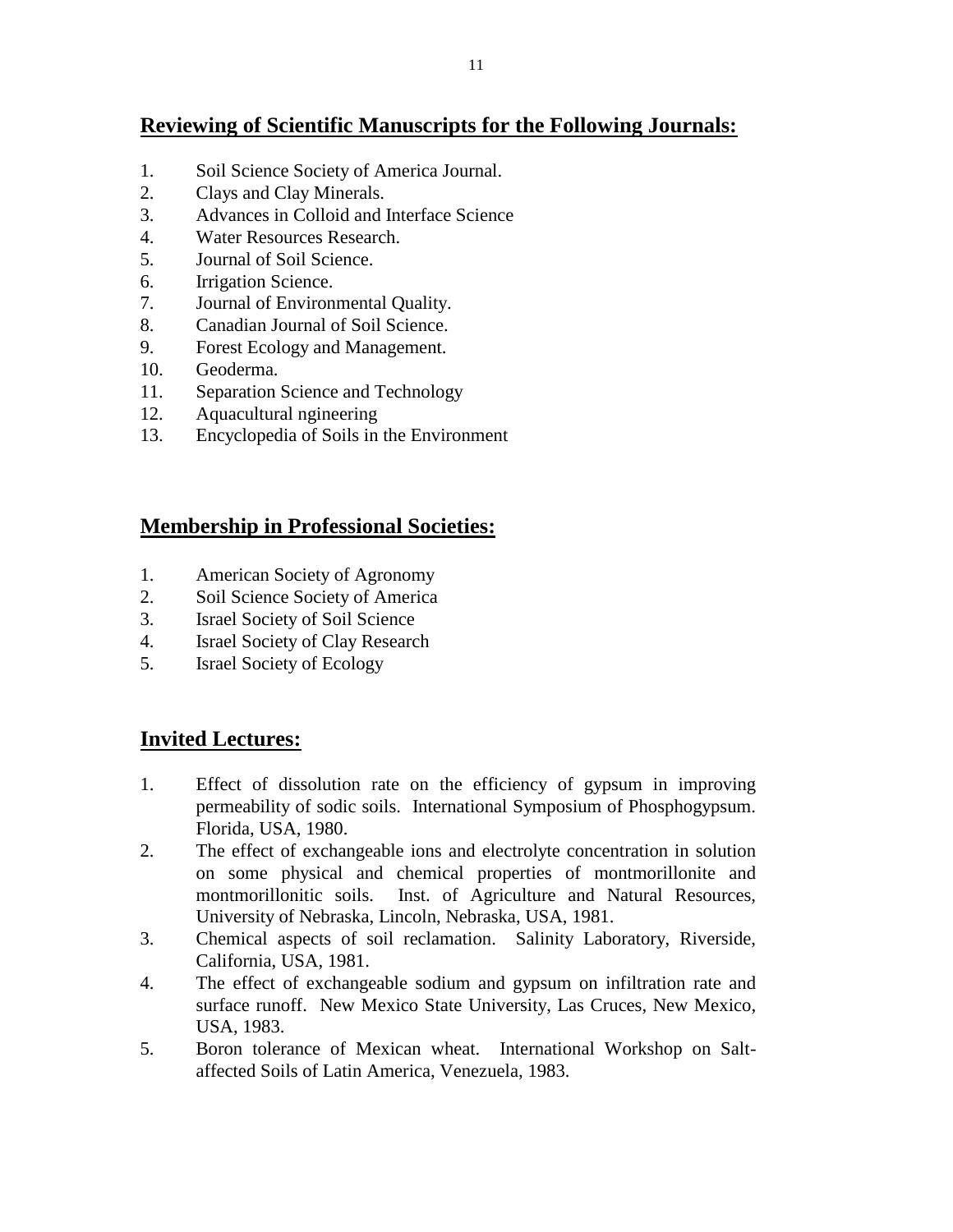- 6. Colloid properties of clay minerals in saline sodic solutions. International Conference on Soil Salinity under Irrigation - Processes and Management, Israel, 1984.
- 7. Soil dissolution as affected by water flow velocity. New Mexico State University, Las Cruces, New Mexico, USA, 1984.
- 8. Chemical factors affecting sodic soil permeability. Texas A&M University, College Station, Texas, USA, 1984.
- 9. Aspects of soil erosion in Israel. Regional Activity Center, Priority Action Programme, UNEP Mediterranean Action Plan, Split, Yugoslavia, 1985.
- 10. Reduction of the cation exchange capacity of montmorillonite by uptake of hydroxyl-Al polymers. Technical University, Munich Freising Weihenstephan, Germany, 1985.
- 11. On the flocculation of montmorillonite particles in aqueous media. Geoisotope Group Seminar. The Weizmann Institute of Science. Israel, 1987.
- 12. Effect of soil chemical properties on water infiltration in soils. University of Khon Kaen, Khon Kaen, Thailand, 1987.
- 13. Clay particles interaction in aqueous suspension as affected by clay type, adsorbed ions, and solution composition. Texas A&M University, College Station, Texas, USA, 1988.
- 14. Soil permeability as affected by sodic and saline conditions. Texas A&M University, College Station, Texas, USA, 1988.
- 15. Flocculation value of clay in aqueous suspension and solid particles interaction. University of Delaware, Newark, Delaware, USA, 1989.
- 16. Specific effect of magnesium on the permeability of soil to water. The Hebrew University, Faculty of Agriculture, Rehovot, Israel, 1989.
- 17. Specific effect of Mg ions on soil permeability and erosion. University of Stellenbosch, Stellenbosch, Republic of South Africa, 1990.
- 18. Interaction between clay particles in aqueous media. Soil and Irrigation Research Institute (SIRI), Pretoria, Republic of South Africa, 1990.
- 19. Boron soil interaction. Soil and Irrigation Research Institute, Pretoria, Republic of South Africa, 1990.
- 20. Rheology of aqueous montmorillonite-kaolinite suspensions. Colloidal and surface chemistry of clays symposium of the American Chemical Society (201st annual meeting). Atlanta, Georgia, USA, 1991.
- 21. Boron sorption on composted organic matter and its uptake by plants. Boron in Biological Systems Workshop III. University of Missouri-Columbia, Missouri, USA, 1992.
- 22. Mechanisms and processes affecting hydraulic conductivity and water infiltration in sodic soils. University of Delaware, DE, USA, 1992.
- 23. The effect of clay swelling rate on hydraulic properties of sandy soils. Cornell University, Ithaca, NY, USA, 1993.
- 24. Soil permeability as affected by water quality. Bi-National UK-Israel Conference on "Agriculture in a Cleaner Environment - New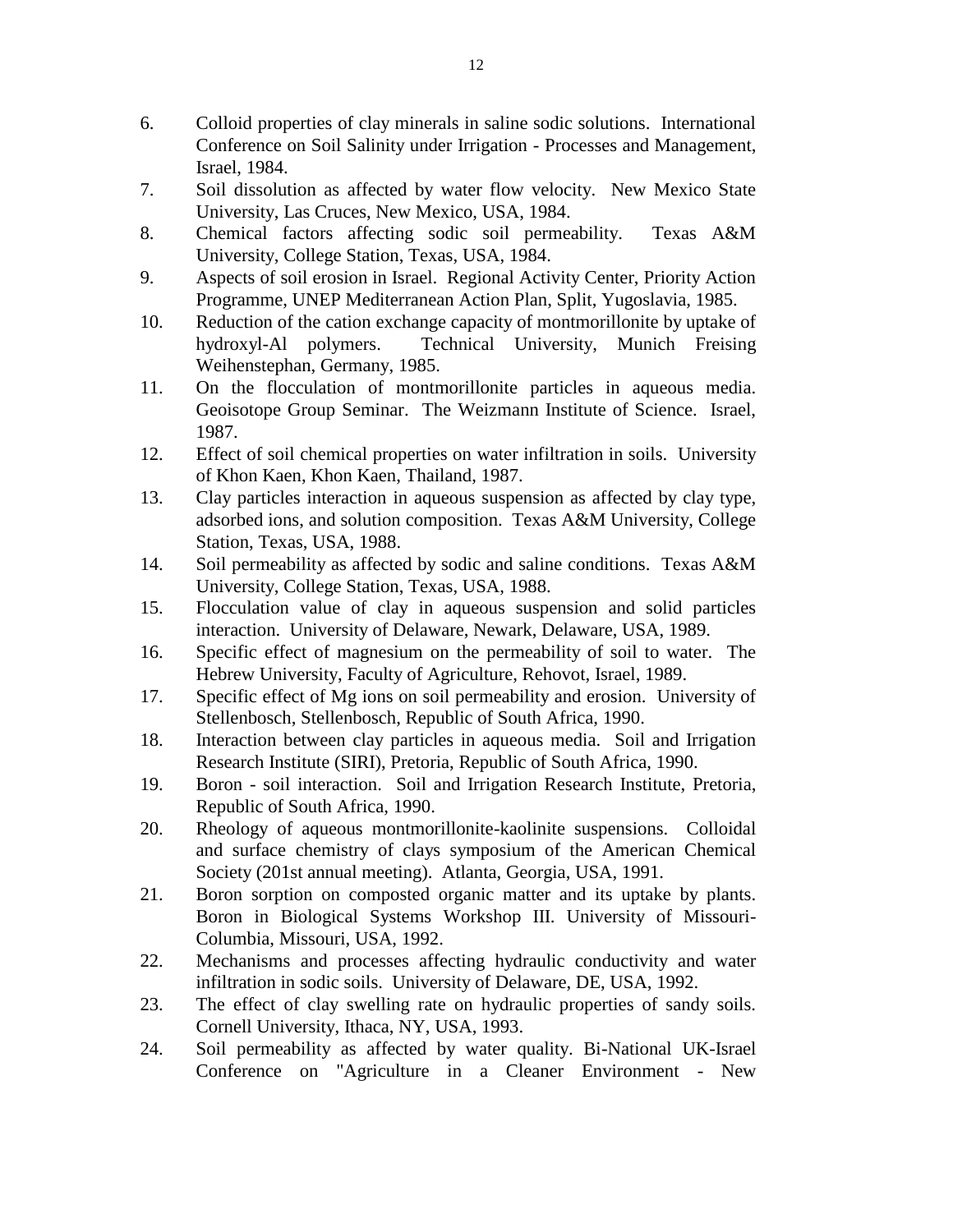Technologies. Rothamsted Experimental Science, Harpenden, England. 1994.

- 25. Water quality and sustainable irrigated agriculture. Israel-Chinese Joint Workshop on "Agrometeorological aspects of efficient water use in agriculture". Israel, 1994
- 26. Water quality assessment and the impact on soil swelling, clay dispersion and hydraulic properties of soils. Israel-Ceara, Brazil workshop. Fortaleza, Ceara, Brazil,. 1995.
- 27. On the properties of clay mineral surfaces. University of Delaware, DE, USA, 1995.
- 28. Effect of salt composition in sewage effluent on the hydraulic properties of soils. Conference on "Irrigation with Sewage effluent". Jerusalem, Israel. 1996.
- 29. Sino-Israeli workshop on agricultureal water saving irrigation technology. Ministry of water resources, The People's Republic of China. Fujian Province, China. 1996.
- 30. The S.P. Monselise-A. Bar-Akiva Memorial Foundation, the 10th Memorial Workshop on Modern Citrus Research in Israel. 1996.
- 31. Effect of anionic polyacrylamides on colloidal properties of illite suspensions at low electrolyte concentrations. The Israel Society Of Clay Research. Rehovot, Israel. 1988.
- 31. The role of Clay swelling and dispersion in hydraulic properties of claysand mixtures. University of Tokyo, Tokyo, Japan. 1998.
- 32. Soil properties under saline conditions. Kimura chemical plants, Amagasaki, Japan. 1998.
- 33. Arid soil properties and combating desertification. Seminar on combating desertification in the Middle East, Japan International Cooperation Agency (JICA). Tottori, Japan. Nov. 1998.
- 34. Sodic saline soil reclamation. International conference, Arid Land Research Center, Tottori University, Tottori Japan. 1998.
- 35. Arid Lands irrigation and agroproductivity: Theories and their implementations. National conference on construction of field studies. Japan Academy of Sciences. Kyoto University. July, 1998.
- 36. Combat Desertification the agricultural approach. International conference, The CCD organization. Arid Land Research Center, Tottori University, Tottori Japan. 1998.
- 37. Boron in wastewater, soil and plants in Israel: effects on plant growth and potential remedy. International conference, Israel Ministry of Science, Jerusalem, Israel. April, 1999.
- 38. Citrus responses to boron under saline condition. International Society of Citriculture. Florida, USA, 2000.
- 39. Water quality and soil hydraulic properties. University of Missouri, Columbia, Missouri, USA, 2000.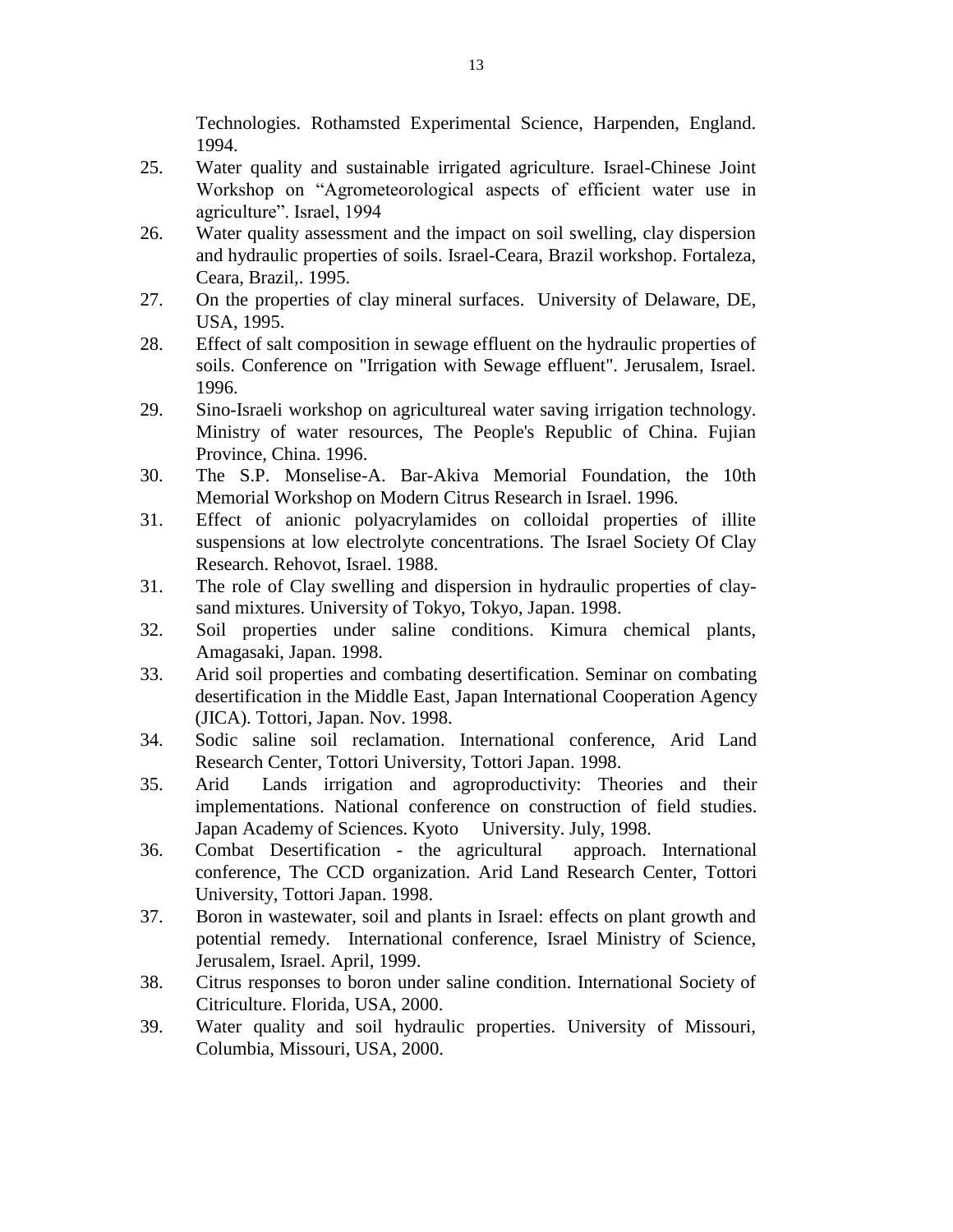- 40. Rheology of Na-montmorillonite suspension and particle-particle association in aqueous media. The Israel Society of Clay Research. Rehovot, Israel. 2001.
- 41. Fly ash utilization in agriculture. Novel Products from Combustion Residues: Opportunities and Limitations. Morella, Spain. June 5-8, 2001.
- 42. Response of saline-sodic soil to water quality: Processes and managements. Field Research on Soil Degradation in Arid Land. 40<sup>th</sup> Annual Meeting of Soil Physics Section, Japanese Society of Irrigation, Drainage and Reclamation Engineering (JSIDRE). Tottori, Japan. December 2001.
- 43. Plant uptake of Boron as affected by Boron distribution between the liquid and the solid phases in soil. Kyushu University, Fukuoka, Japan. February, 2002.
- 44. On water quality for irrigation and soil hydraulic properties. Arid Land Research Center, Tottori University, Tottori Japan. October, 2003.
- 45. Non-conventional water resources for irrigation in semi-arid and arid regions: Challenges and risks. Arid Land Research Center, Tottori University, Tottori Japan. November, 2004.
- 46. Water quality and soil hydraulic properties. Arava Valley Conference, 2005.
- 47. Agricultural Research in Israel, European Union, SCAR, Brussels, Belgium, Dec. 2005
- 48. Irrigation with recycled water Boron and Salinity Aspects. Conference on water quality for irrigation, Izrael Valley, 2006.
- 49. Release of Oxyanions from Fly Ash in Aqueous Media. International Fly Ash Conference, Tel Aviv, May, 2006
- 50. Conference on "Irrigation with Sewage effluent". Jerusalem, Israel. Feb. 15, 2006.
- 51. Water Issues in Agriculture. Agritech, Tel Aviv, 2006.
- 52. Water Israeli Case. Agritech, Tel Aviv, 2006.
- 53. Soil, water and Salinity relations –Environmental Aspects. Florida Gulf Coast University, Fort Myers, Florida, USA, 2007.

### **Major Competitive Grants (Since 1993)**

1993 A grant from the US-Israel Agricultural Research and Development Fund (BARD) on "Reducing water evaporation from cultivated soils by mulching with crop residues and stabilized soil aggregates" (with Dr. M. Fucks, Dr. A.Hadas and Dr. J.L. Hatfield). A project for three years.(\$ 300,000).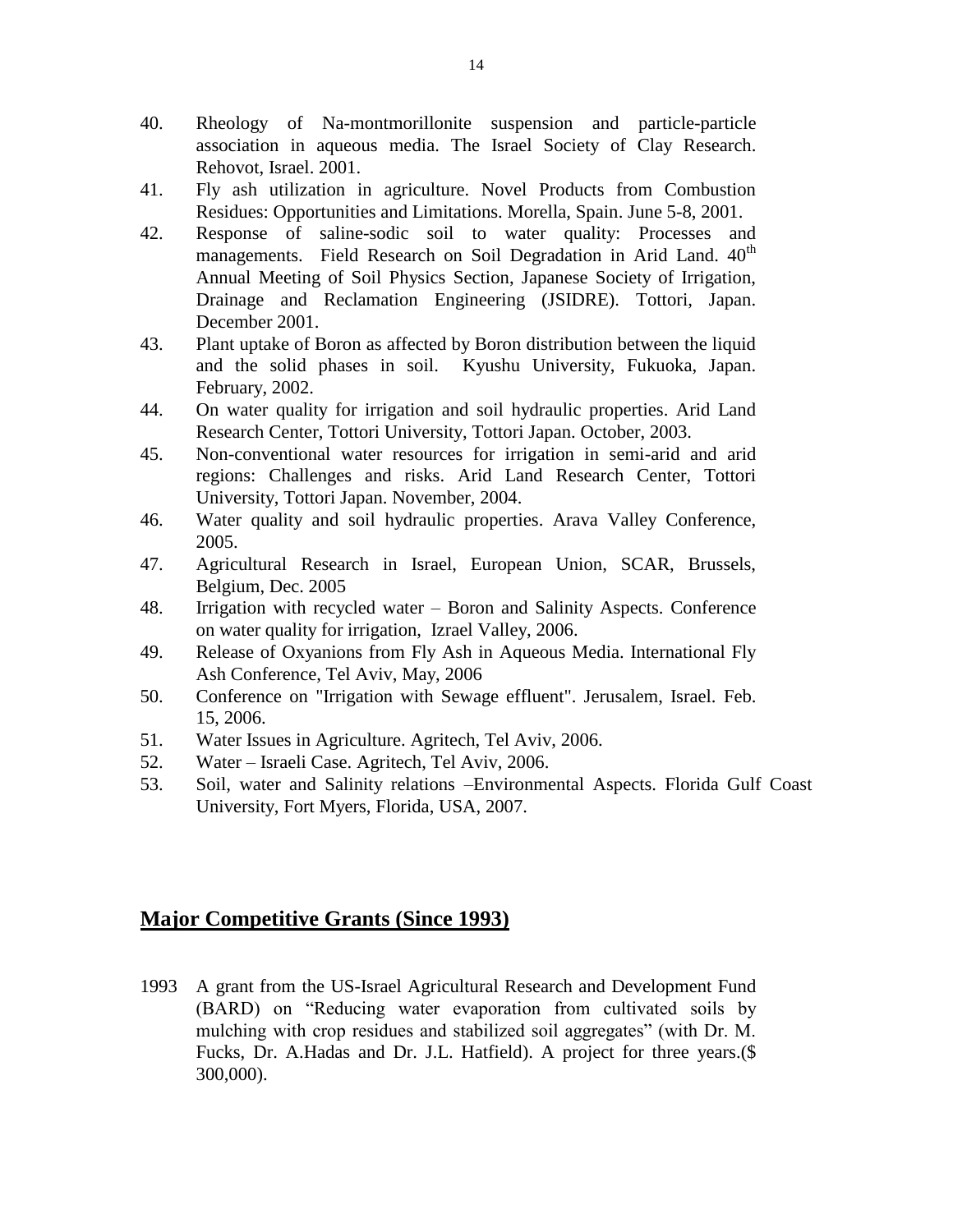- 1994 A grant from FMC Corporation, Philadelphia, Pennsylvania, USA, to study the "Polymaleic Acid as Soil Conditioner". A project for three years. (\$ 127,000).
- 1995 A grant from the US-Israel Agricultural Research and Development Fund (BARD) on "Improving efficiency of reclamation of sodium-affected soils" (with Dr. S. Miyamoto). A project for three years ( \$ 297,000).
- 1996 A grant from the US-Israel Cooperative Development Research Program (CDR), US Agency For International Development (Kazakhstan) on "Improving Grape Productivity by Reclaiming Saline Sodic High Boron Soils in Southern Kazakhstan" (with Dr. E.M. Kovalenko). A project for three years (\$ 160,000).
- 1997 A grant from the Ministry of Agriculture, Israel, on " The effect of water quality on Soil hydraulic properties". A project for three years (\$ 60,000).
- 1997 A grant from the Ministry of Environment , Israel, on "Soil and ground water contamination by microelements released from Fly Ash". A project for three years (\$ 65,000).
- 1998 A grant from the Ministry of Science, Israel, on "Minimizing Adverse Environmental Effects of Land Disposal (Irrigation) of Treated Effluent"(A research leader with several Scientists from Volcani Center, ARO, The Hebrew University and The Technion). A project for three years (\$ 1,000,000).
- 2001 A grant from the Israel China Agricultural Research and Development Fund on " Optimizing the use of reclaimed waste water for sustainable agriculture and environment" (with Dr. Guanhua Huang, Dr. Y. Cohen and Dr. U. Yermiyahu). A project for two years (\$ 160,000).
- 2002 A grant from the Ministry of Agriculture, Israel, on "Crop irrigation with effluent while minimizing environmental impacts"(A research leader with several Scientists from Volcani Center, ARO, The Hebrew University and The Technion). A project for three years (\$ 300,000).
- 2003 A grant from the Ministry of Environment and Territory, Italy, on Polishing municipal secondary effluent for stream rehabilitation. A project for 3 years. In collaboration with Tel Aviv University.
- 2004 A grant from The National Coal Supply Corporation on "Oxy-anions dissolution from fly ash in basic aqua media". Total budget of US\$ 40,000.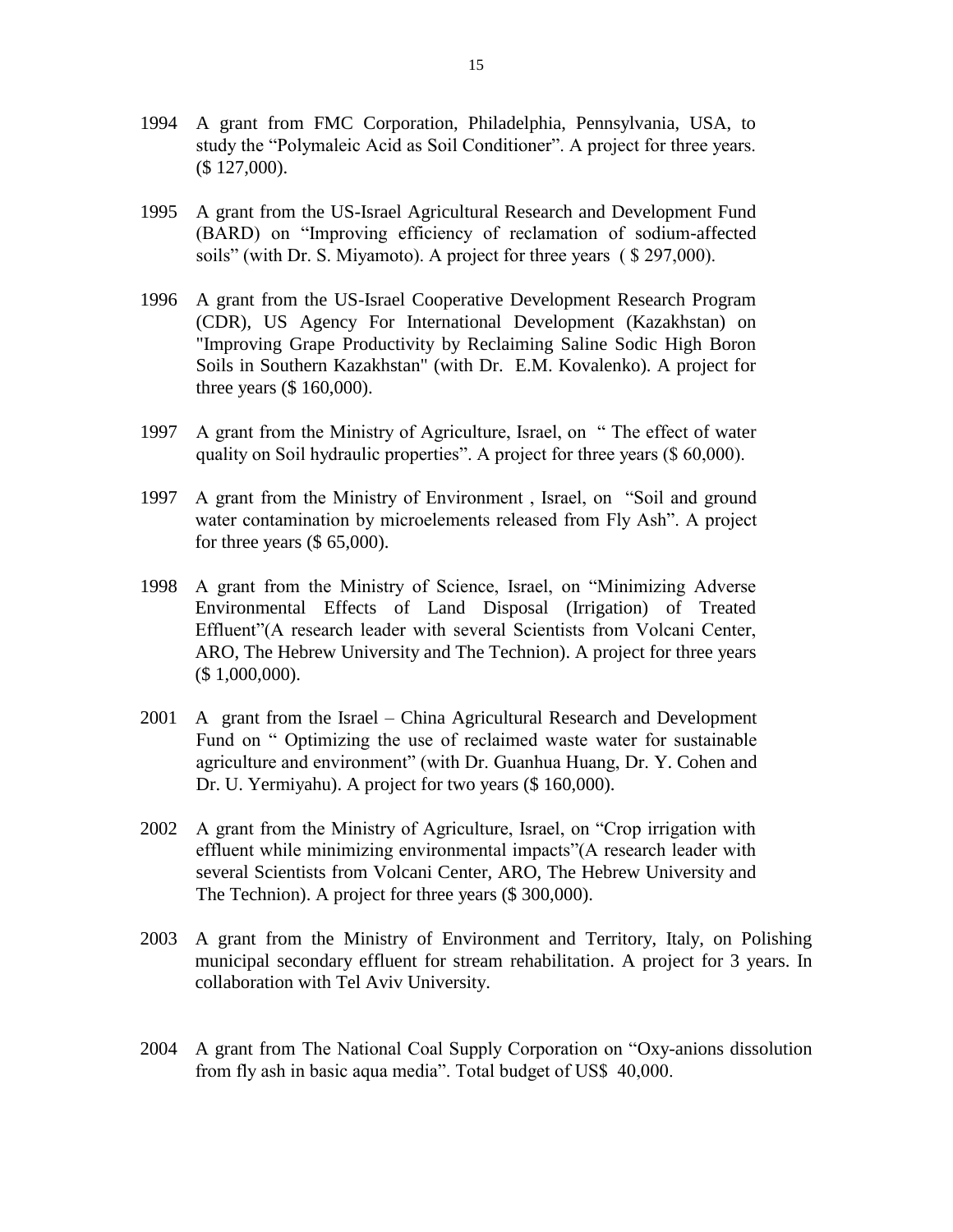- 2004 A grant for 3 years from GIF on "Boron Binding by Natural Organic Matter: The Basis for Remediation of Boron Rich Waters and Soils". A project for 3 years. Total budget of US\$ 260,000.
- 2005 A grant for 3 years from the Ministry of Science, Israel, on "Minimizing Adverse Environmental Effects of Land Disposal (Irrigation) of Treated Effluent". Total budget of US\$ 150,000.
- 2006 A grant for 3 years from ICA on the effect of effluent on soils under irrigation. Total budget of US\$ 165,000.

# **LIST OF PUBLICATION**

### **Refereed Journal Articles:**

- 1. **Keren, R**. and A.J. Amiel. 1974. The distribution of iron oxides and the formation of iron-manganese concretions in red sandy soils of Israel. The Inter. Conf. Soil Sci. 6:250- 256. Moscow, USSR.
- 2. **Keren, R**. and I. Shainberg. 1975. Water vapor isotherms and heat of immersion of Na-Ca montmorillonite systems. I. Homoionic clay. Clays and Clay Minerals 23:193-200.
- 3. **Keren, R**., R.G. Gast, and R.I. Barnhisel. 1977. Ion exchange reactions in non-dried chambers of montmorillonite hydroxyl-Al complexes. Soil Sci. Soc. Amer. J. 41:34-39.
- 4. **Keren, R**. and I. Shainberg. 1979. Water vapor isotherms and heat of immersion of Na-Ca montmorillonite systems. II. Mixed systems. Clays and Clay Minerals 27:145-151.
- 5. **Keren, R**. 1979. The effect of hydroxy-aluminum precipitation on the exchange properties of montmorillonite. Clays and Clay Minerals 27:303-304.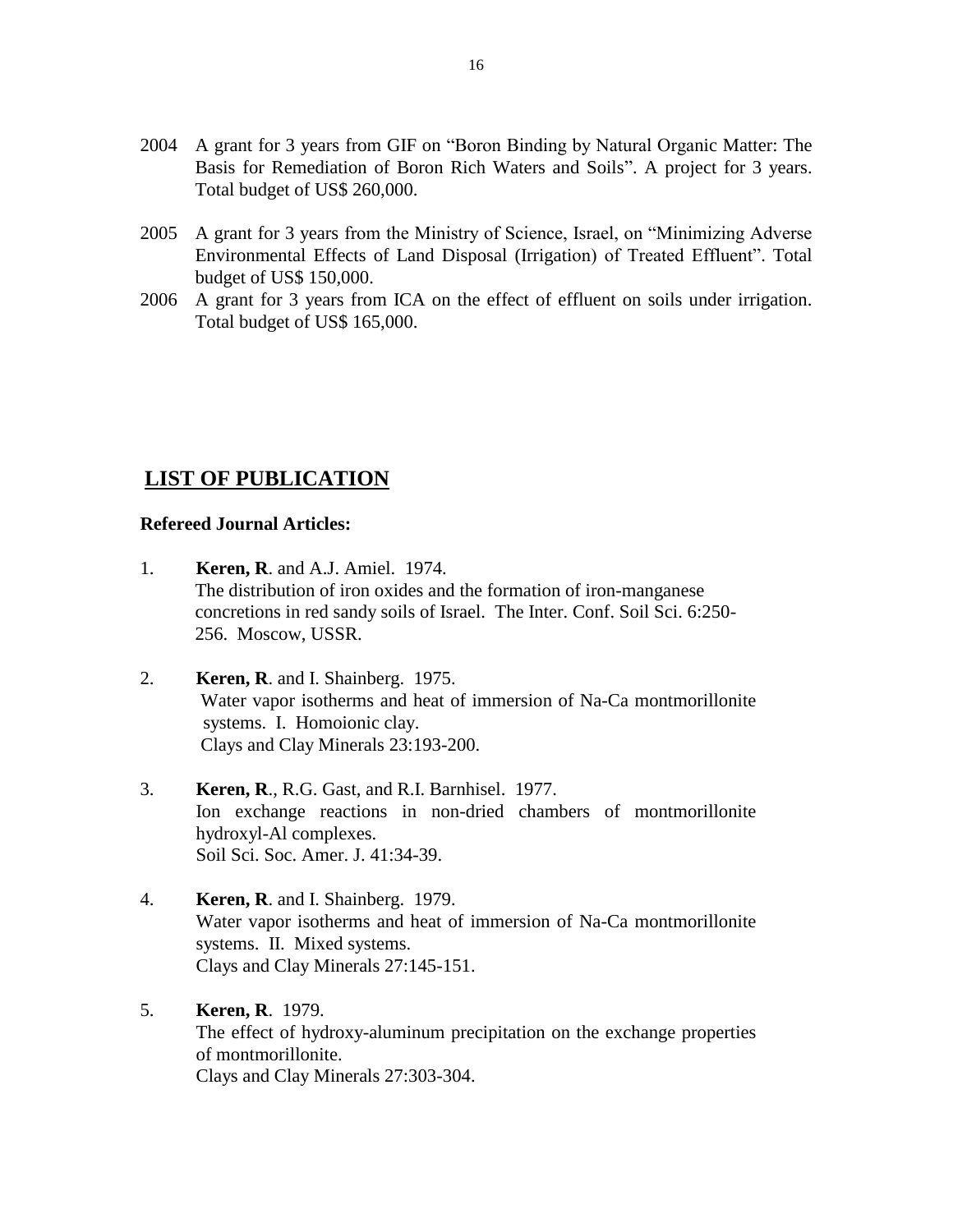- 6. **Keren, R**. and I. Shainberg. 1980. Water vapor isotherms and heat of immersion of Na/Ca montmorillonite systems. III. Thermodynamics. Clays and Clay Minerals 28:204-210.
- 7. **Keren, R**., J.F. Kriet, and I. Shainberg. 1980. Influence of size of gypsum particles on the hydraulic conductivity of soils. Soil Sci. 130:113-117.
- 8. **Keren, R**. 1980. The effect of rate of titration pH and drying process on CEC reduction and particle size distribution of montmorillonite hydroxy-Al complexes. Soil Sci. Soc. Amer. J. 44:1209-1212.
- 9. **Keren, R**. and I. Shainberg. 1980. The effect of surface application of gypsum on soil permeability. 2nd Inter-American Conference on Salinity and Water Management Technology 2:79-90.
- 10. **Keren, R.** and I. Shainberg. 1980. The effect of surface application of gypsum on soil permeability. 2nd Inter-American Conference on Salinity and Water Management Technology 2:79-90.
- 11. **Keren, R**., R.G. Gast, and B. Bar-Yosef. 1981. pH-dependent boron adsorption by Na-montmorillonite. Soil Sci. Soc. Am. J. 45:45-48.
- **12. Keren, R**. and I. Shainberg. 1981. Effect of dissolution rate on the efficiency of industrial and mined gypsum in improving infiltration of a sodic soil. Soil Sci. Soc. Am. J. 45:103-107.
- 13. **Keren, R**. and R.G. Gast. 1981. Effect of wetting and drying, and exchangeable cations, on boron adsorption and release by montmorillonite. Soil Sci. Soc. Am. J. 45:478-482.
- 14. **Keren, R**. and U. Mezuman. 1981. Boron adsorption by clay minerals using a phenomenological equation. Clays and Clay Minerals 29:198-204.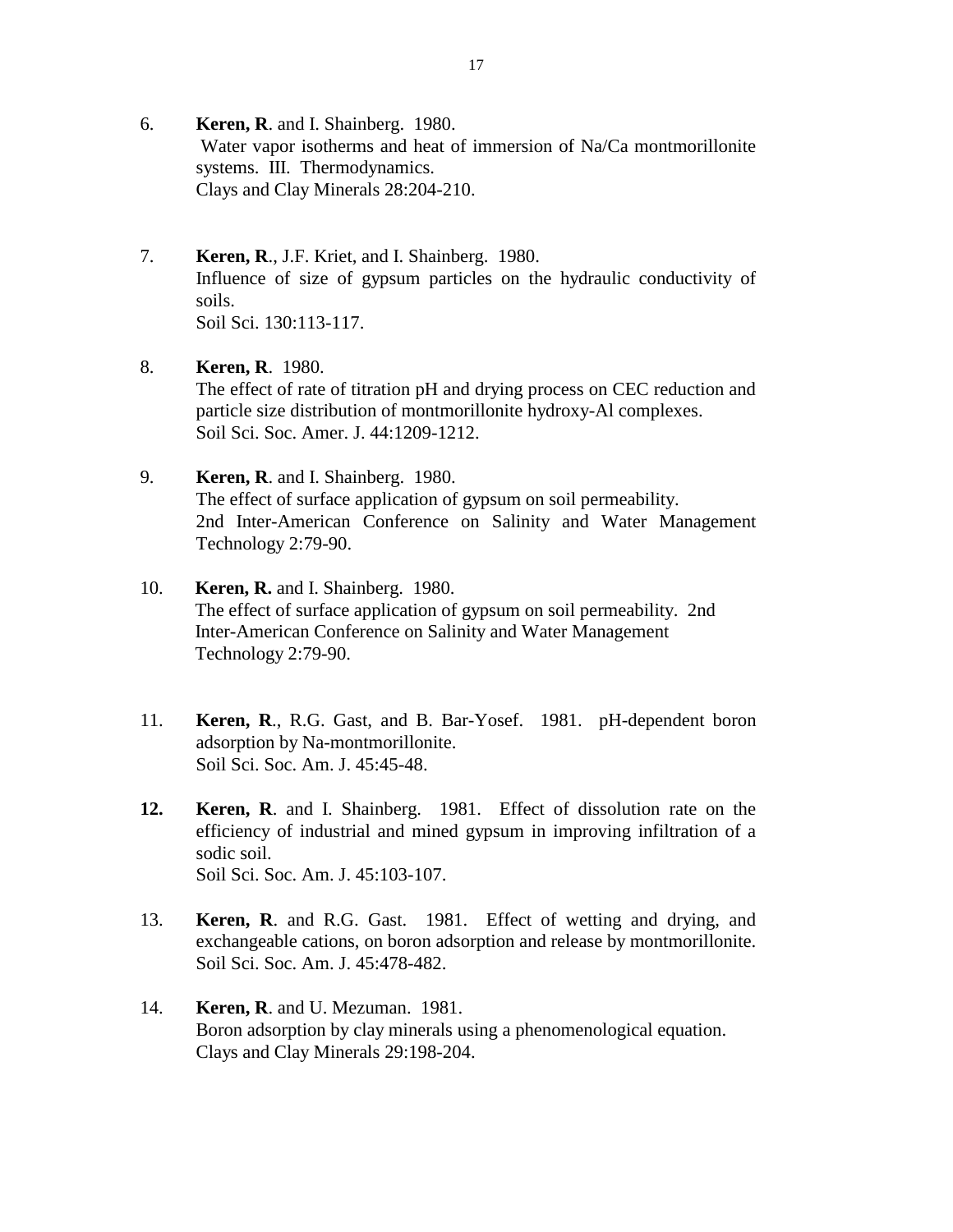- 15. Mezuman, U. and **R. Keren**. 1981. Boron adsorption by soils using a phenomenological adsorption equation. Soil Sci. Soc. Am. J. 45:722-726.
- 16. Lindner, P., **R. Keren**, and I. Ben-Gera. 1981. Precipitation of proteins from potato juice with bentonite. J. Sci. Food and Agric. 32:1177-1182.
- 17. Alperovitch, N., I. Shainberg, and **R. Keren**. 1981. Specific effect of magnesium on the hydraulic conductivity of sodic soils. J. Soil Sci. 32:543-554.
- 18. **Keren, R**. and P. Kaushansky. 1981. Coating of calcium carbonate on gypsum particle surfaces. Soil Sci. Soc. Am. J. 45:1242-1244.
- 19. Shainberg, I., **R. Keren**, and H. Frenkel. 1982. Response of sodic soils to gypsum and  $CaCl<sub>2</sub>$  application. Soil Sci. Soc. Am. J. 46:113-117.
- 20. **Keren, R**. and G.A. O'Connor. 1982. Effect of exchangeable ions and ionic strength on boron adsorption by montmorillonite and illite. Clays and Clay Minerals 30:341-346.
- 21. **Keren, R**. and G.A. O'Connor. 1982. Gypsum dissolution and sodic soil reclamation as affected by water flow velocity. Soil Sci. Soc. Am. J. 46:726-732.
- 22. Bingham, F.T., J.E. Strong, and **R. Keren**. 1983. Boron tolerance of Mexican wheats. International Workshop on Salt-Affected Soils of Latin America, 71-79.
- 23. **Keren, R**. and G.A. O'Connor. 1983. Strontium adsorption by non-calcareous soils-exchangeable ions and solution composition effects. Soil Sci. 135:308-315.
- 24. **Keren, R**. and R.G. Gast. 1983. pH dependent boron adsorption by montmorillonite hydroxy-aluminum complexes. Soil Sci. Soc. Am. J. 47:1116-1121.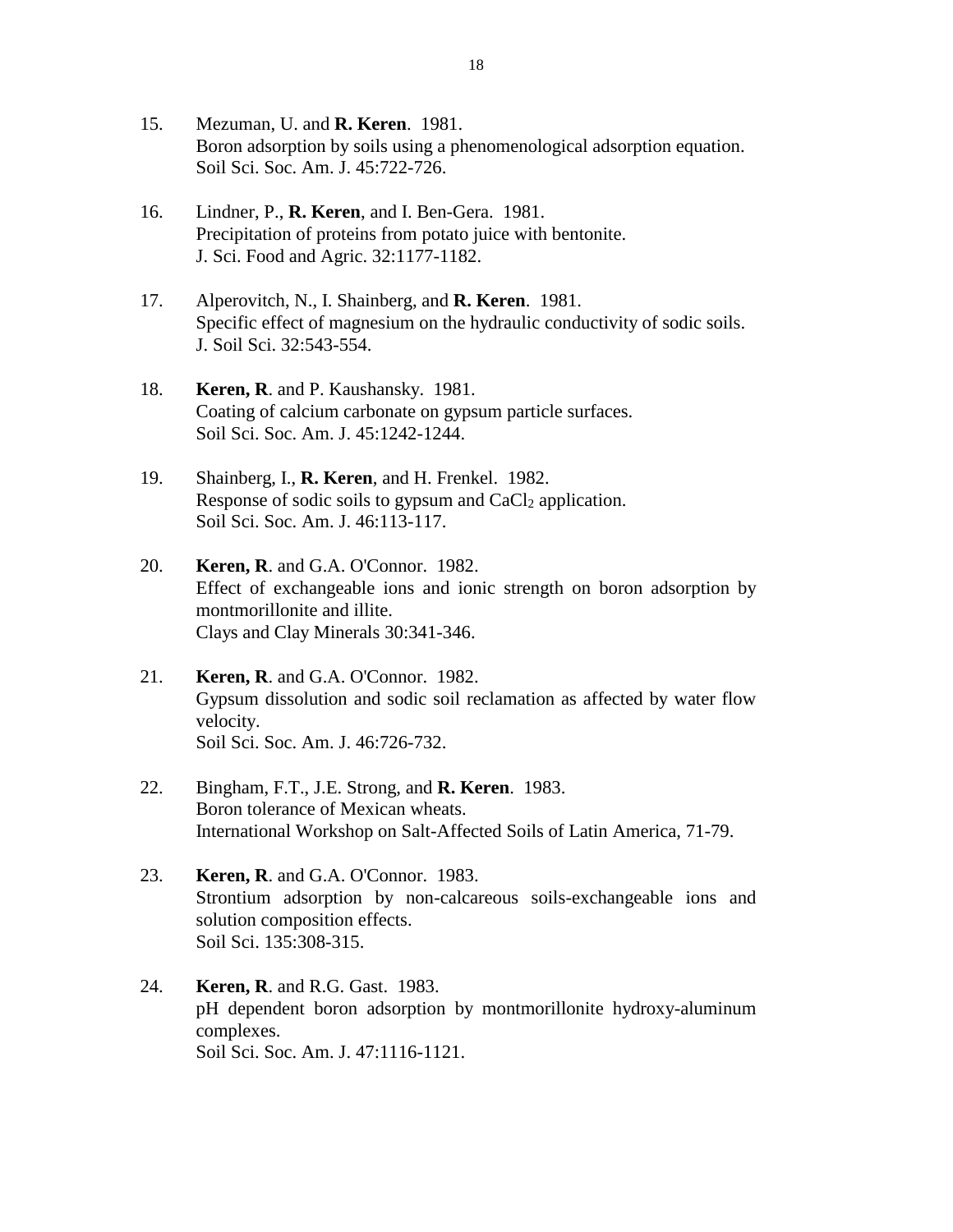- 25. **Keren, R**., I. Shainberg, H. Frenkel, and Y. Kalo. 1983. The effect of exchangeable sodium and gypsum on surface runoff from loess soils. Soil Sci. Soc. Am. J. 47:1001-1004.
- 26. **Keren, R**., A. Meiri, and Y. Kalo. 1983. Plant spacing effect on yield of cotton irrigated with saline water. Plant and Soil 74:461-465.
- 27. Hardy, N., I. Shainberg, M. Gal, and **R. Keren**. 1983. The effect of water quality and storm sequence upon infiltration rate and crust formation. J. Soil Sci. 34:665-676.
- 28. O'Connor, G.A., R.S. Bowman, M.A. Elrashidi, and **R. Keren**. 1983. Solution retention and mobility in New Mexico soils. I. Characterization of solute retention reactions. Agricultural Experiment Station Bull. 701:1-48.
- 29. Bingham, F.T., J.E. Strong, and **R. Keren**. 1983. Boron tolerance of Mexican wheats. International Workshop on Salt-Affected Soils of Latin America, 71-79.
- 30. **Keren, R**. and H. Talpaz. 1984. Boron adsorption by montmorillonite as affected by particle size. Soil Sci. Am. J. 48:555-559.
- 31. Gal, M., L. Arcan, I. Shainberg, and **R. Keren**. 1984. The effect of exchangeable Na and phosphogypsum on the structure of soil crust-SEM observations. Soil Sci. Soc. Am. J. 48:872-878.
- 32. **Keren, R**., F.T. Bingham, and J.D. Rhoades. 1985. Plant uptake of boron as affected by boron distribution between the liquid and the solid phases in soil. Soil Sci. Soc. Am. J. 49:297-302.
- 33. Ben-Hur, M., I. Shainberg, **R. Keren**, and M. Gal. 1985. The effect of water quality and drying on soil crust properties. Soil Sci. Soc. Am. J. 49:191-196.
- 34. Bingham, F.T., J.E. Strong, J.D. Rhoades, and **R. Keren**. 1985. An application of the Maas-Hoffman salinity response model for boron toxicity. Soil Sci. Soc. Am. J. 49:672-674.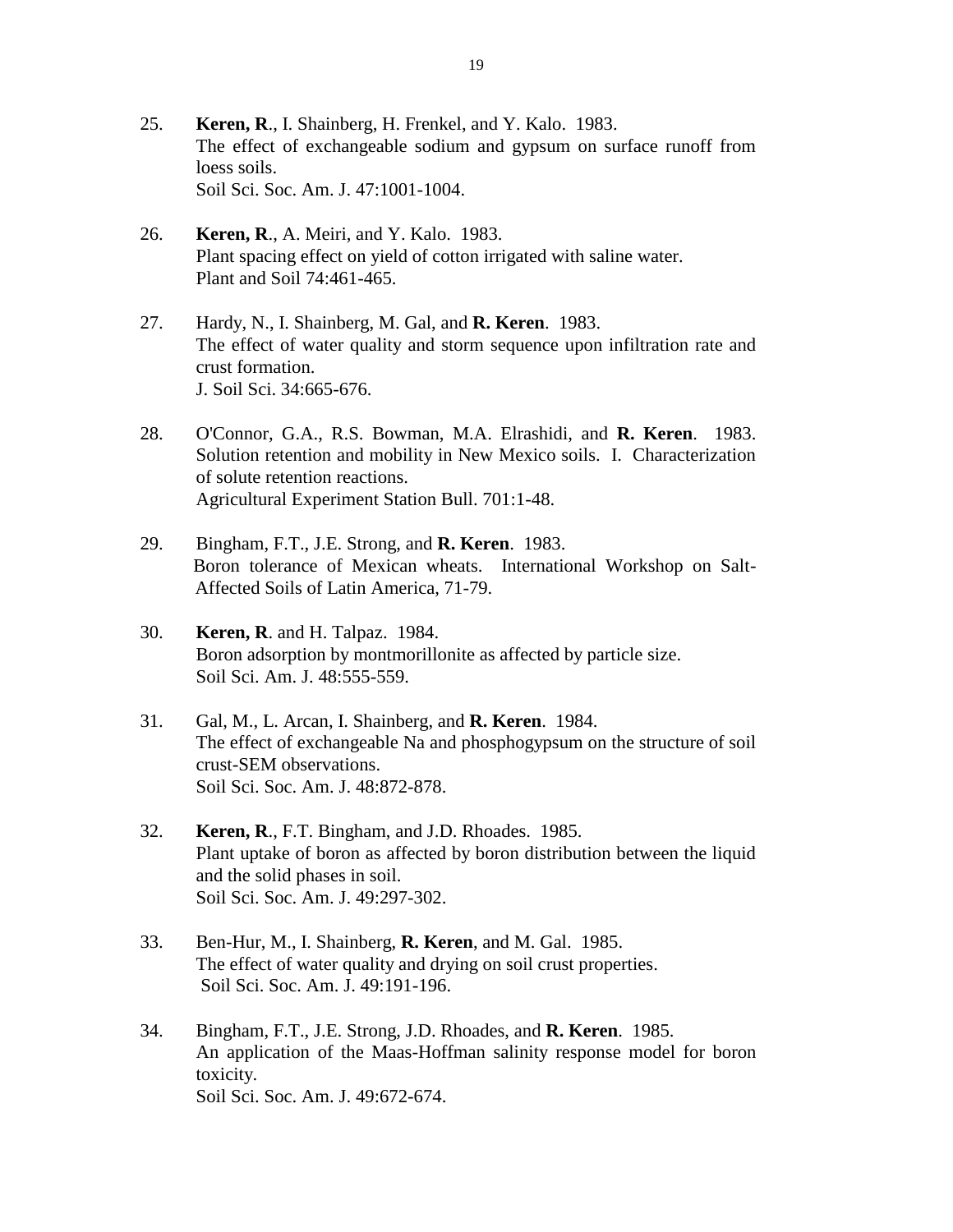- 35. Ben-Hur, M., I. Shainberg, D. Bakker, and **R. Keren**. 1985. Effect of soil texture and CaCO3 content on water infiltration in crusted soils as related to salinity. Irrig. Sci. 6:281-294.
- 36. **Keren, R**., F.T. Bingham, and J.D. Rhoades. 1985. Effect of clay content in soil on boron uptake and yield of wheat. Soil Sci. Soc. Am. J. 49:1466-1470.
- 37. Alperovitch, N., I. Shainberg, **R. Keren**, and M.J. Singer. 1985. Effect of clay mineralogy and aluminum and iron oxides on hydraulic conductivity of clay-sand mixtures. Clays and Clay Minerals 33:443-450.
- 38. **Keren, R**. 1986. Reduction of the cation-exchange capacity of montmorillonite by the take up of hydroxy-Al polymers. Clays and Clay Minerals 34:534-538.
- 39. Ben-Hur, M., I. Shainberg, and **R. Keren**. 1986. Effect of sodium polymetaphosphate on soil crust formation and runoff/rain relations. Soil Sci. Soc. Am. J. 50:1314-1318.
- 40. Shainberg, I., **R. Keren**, N. Alperovitch, and D. Goldstein. 1987. Effect of exchangeable potassium on the hydraulic conductivity of smectite-sand mixtures. Clays and Clay Minerals 35:305-310.
- 41. Shainberg, I., N. Alperovitch, and **R. Keren**. 1987. Charge density and Na-K-Ca exchange on smectites. Clays and Clay Minerals. 35:68-73.
- 42. Bingham, F.T., J.E. Strong, J.D. Rhoades, and **R. Keren**. 1987. Effects of salinity and varying boron concentrations on boron uptake and growth of wheat. Plant and Soil. 97:345-351.
- 43. **Keren, R**., I. Shainberg, and E. Klein. 1988. Settling and flocculation value of Na-montmorillonite particles in aqueous media. Soil Sci. Soc. Am. J. 52:76-80.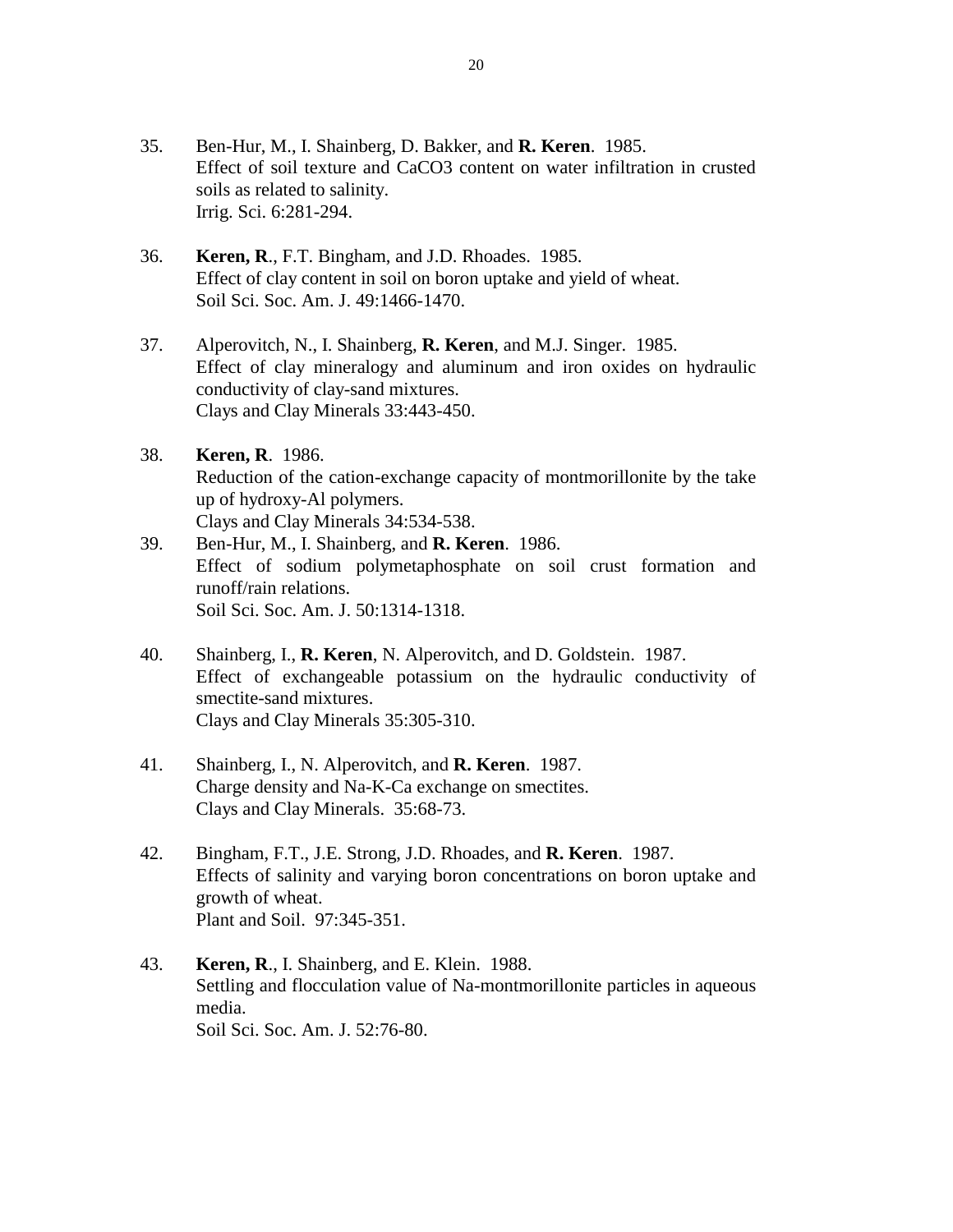- 44. Hollis, J.F., **R. Keren**, and M. Gal. 1988. Boron release and sorption by fly ash as affected by pH and particle size. J. Environ. Qual. 17:181-184.
- 45. **Keren, R**. and M.J. Singer. 1988. Effect of low electrolyte concentration on hydraulic conductivity of Na/Ca-montmorillonite-sand system. Soil Sci. Soc. Am. J. 52:368-373.
- 46. Shainberg, I., N. Alperovitch, and **R.Keren**. 1988. Effect of magnesium on the hydraulic conductivity of Na-smectites-sand mixtures. Clays and Clay Miner. 36:432-438.
- 47. **Keren, R**. 1988. Rheology of aqueous suspension of Na/Ca-montmorillonite. Soil Sci. Soc. Am. J. 52:924-928.
- 48. Yermiyahu, U., **R. Keren**, and Y. Chen. 1988. Boron adsorption on composted organic matter. Soil Sci. Soc. Am. J. 52:1309-1313.
- 49. **Keren, R**. 1989. Effect of clay charge density and adsorbed ions on the rheology of montmorillonite suspension. Soil Sci. Soc. Am. J. 53:25-29.
- 50. **Keren, R**., J. Morin, and I. Shainberg. 1989. Effect of aggregate size and phosphogypsum on infiltration rate of a sodic clay soil. Israel Agresearch. J. 2:19-28.
- 51. **Keren, R**., and M.J. Singer. 1989. Effect of low electrolyte concentration on hydraulic conductivity of claysand hydroxy polymers. Soil Sci. Soc. Am. J. 53:349-355.
- 52. **Keren, R**. 1989. Rheology of mixed kaolinite-montmorillonite suspensions. Soil Sci. Soc. Am. J. 53:725-730.
- 53. Morin, J., **R. Keren**, Y. Benjamini, M. Ben-Hur, and I. Shainberg. 1989. Water infiltration as affected by soil crust and water moisture profile. Soil Sci. 148:53-59.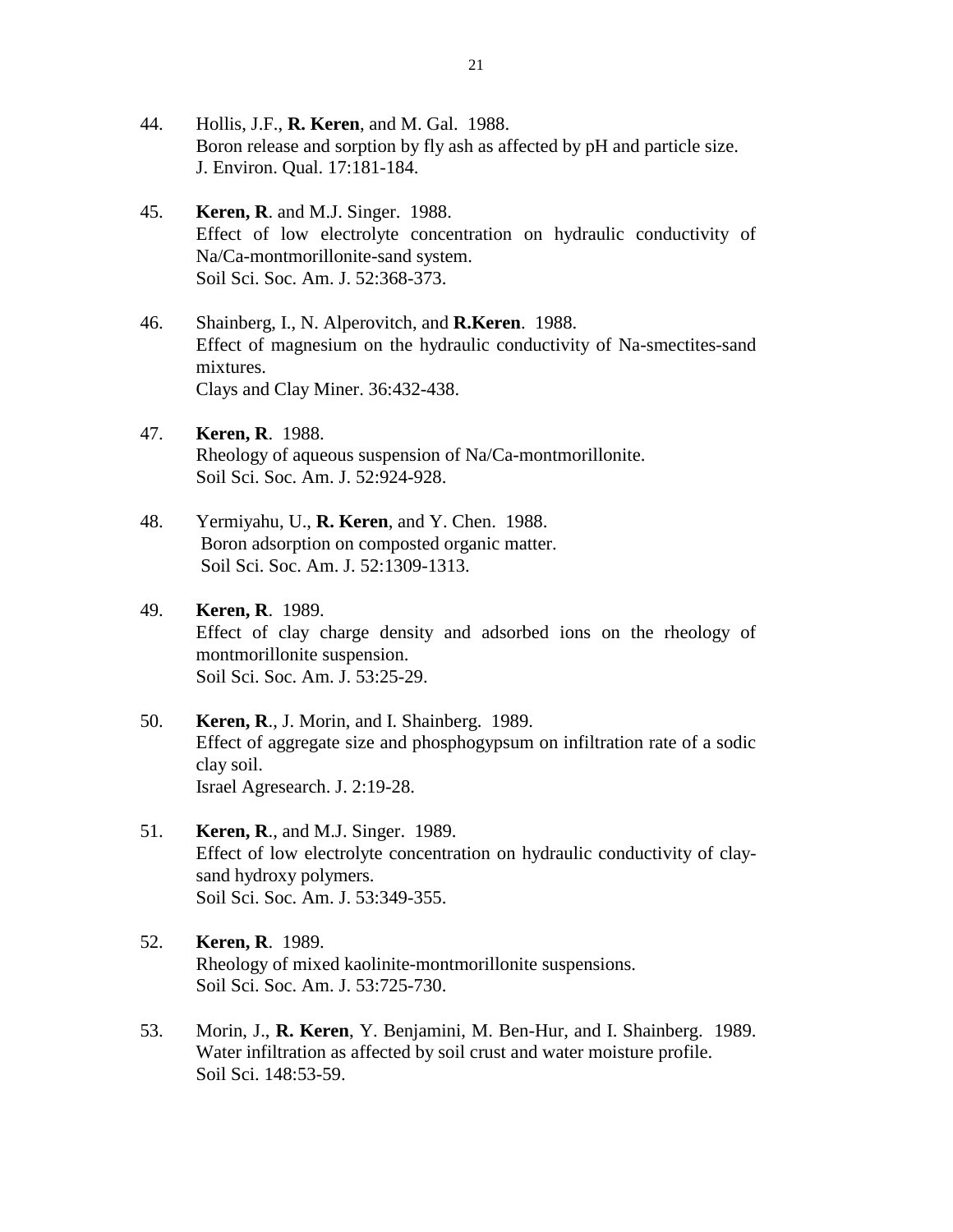- 54. **Keren, R**. 1989. Water-drop kinetic energy effect on water infiltration in calcium and magnesium soils. Soil Sci. Soc. Am. J. 53:1624-1628.
- 55. **Keren, R**. 1990. Water-drop kinetic energy effect on infiltration in sodium-calciummagnesium soils. Soil Sci. Soc. Am. J. 54:983-987.
- 56. **Keren, R**. and M.J. Singer. 1990. Effect of pH on permeability of clay-sand mixture containing hydroxy polymers. Soil Sci. Soc. Am. J. 54:1310-1315.
- 57. **Keren, R**. and M.J. Singer. 1991. Hydroxy-Aluminum's effect on permeability of clay-sand mixtures. Soil Sci. Soc. Am. J. 55:61-65.

# 58. **Keren, R**. 1991.

Specific effect of magnesium on soil erosion and water infiltration. Soil Sci. Soc. Am. J. 55:783-787.

#### 59. **Keren, R**. 1991.

Adsorbed sodium fraction's effect on rheology of montmorillonitekaolinite suspensions. Soil Sci. Soc. Am. J. 55:376-379.

- 60. **Keren, R**. and D.L. Sparks. 1994. Effect of pH and Ionic strength on boron adsorption by pyrophyllite. Soil Sci. Soc. Am. J. 58:1095-1100.
- 61. **Keren, R**., P.R. Grossl and D.L. Sparks. 1994. Equilibrium and Kinetics of borate adsorption-desorption on pyrophyllite in aqueous suspensions. Soil Sci. Soc. Am. J. 58:1116-1122.
- 62. Yermiyahu, U., **R. Keren** and Y. Chen. 1995. Boron sorption by soil in the presence of composted organic matter. Soil Sci. Soc. Am. J. 59:405-409.
- 63. **Keren, R**. and D.L. Sparks. 1995. The role of edge surfaces in flocculation of 2:1 clay minerals. Soil Sci. Soc. Am. J. 59:430-435.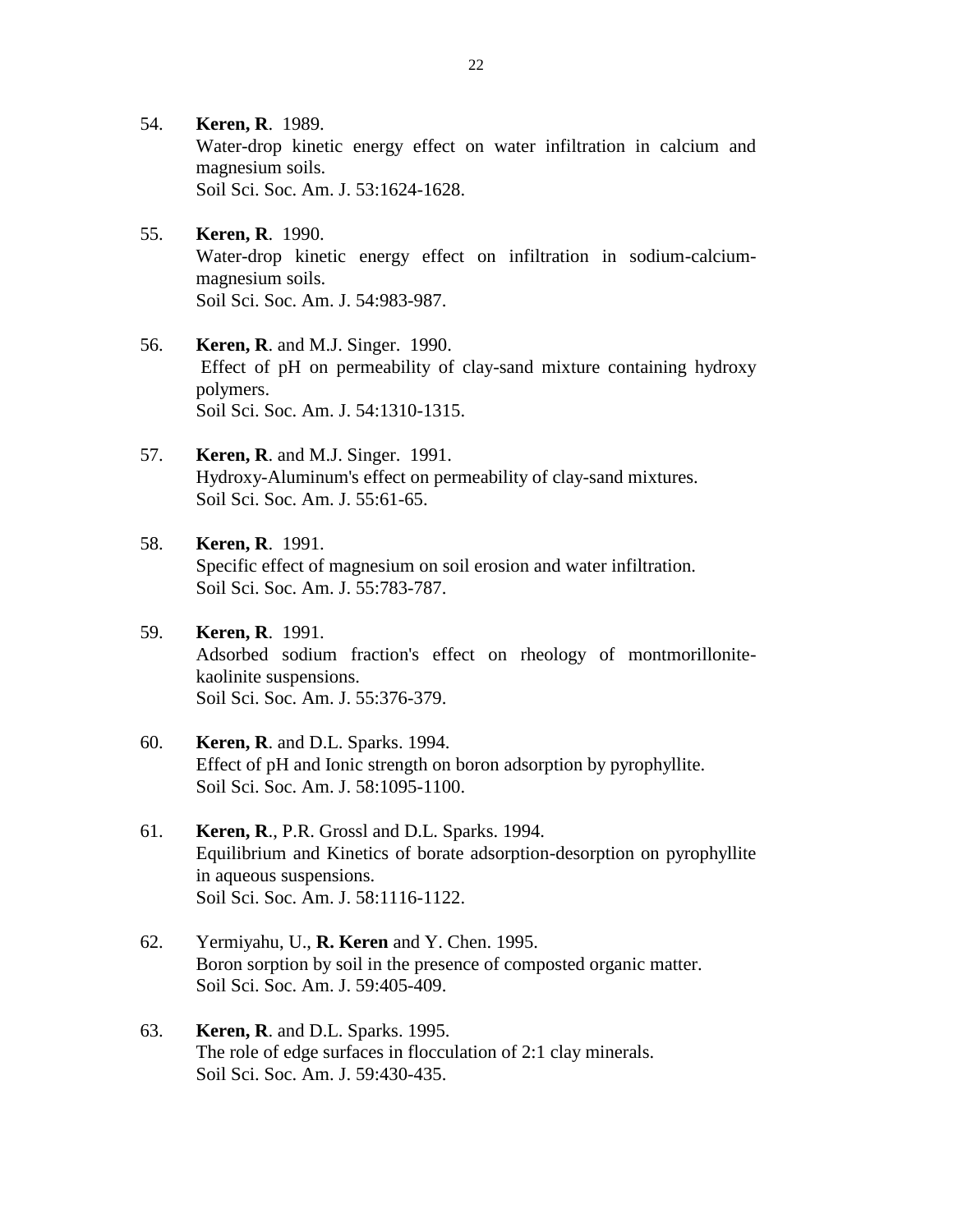- 64. **Keren, R**. and Eva Klein. 1995. Sodium/Calcium -montmorillonite suspension and light scattering. Soil Sci. Soc. Am. J. 59:1032-1035.
- 65. Nadler, A., G.J. Levy, **R. Keren**, and H. Eisenberg. 1996. Sodic calcareous soil reclamation as affected by water chemical composition and flow rate. Soil Sci. Soc. Am. J. 60:252-257.
- 66. Vengosh, A. and **R. Keren**. 1996. Chemical modifications of groundwater contaminated by recharge of treated sewage effluent. Journal of Contaminant Hydrology. 23:347-360
- 67. Ben-Hur, M., **R. Keren**. 1997. Polymer effects on water infiltration and soil aggregation. Soil Sci. Soc. Am. J. 61:565-570.
- 68. Ben-Hur, M., M. Agassi, **R. Keren**, and J Zhang. 1998. Compaction, Aging, and raindrop-impact effects on hydraulic properties of saline and sodic vertisols. Soil Sci. Soc. Am. J. 62:1377-1383.
- 69. Tarchitzky, J., Y. Golobaty, **R. Keren** and Y. Chen. 1999. Wastewater effects on montmorillonite suspensions and hydraulic properties of sandy soils. Soil Sci. Soc. Am. J. 63 :554-560.
- 70. Ben-Hur, M., F.H. Li, **R. Keren**, I. Ravina, and G. Shalit. 2001. Water and salt distribution in a field irrigated with marginal water under high water table conditions. Soil Sci. Soc. Am. J. 65: 191-198.
- 71. Yermiyahu, U., **R. Keren** and Y. Chen. 2001. Boron uptake by plants as affected by composted organic matter. Soil Sci. Soc. Am. J. 65: 1436-1441.
- 72. Heller, H., and **R. Keren**. 2001. Rheology of Na-montmorillonite suspension as affected by electrolyte concentration and shear rate. Clays and Clay Minerals. 49: 286-291.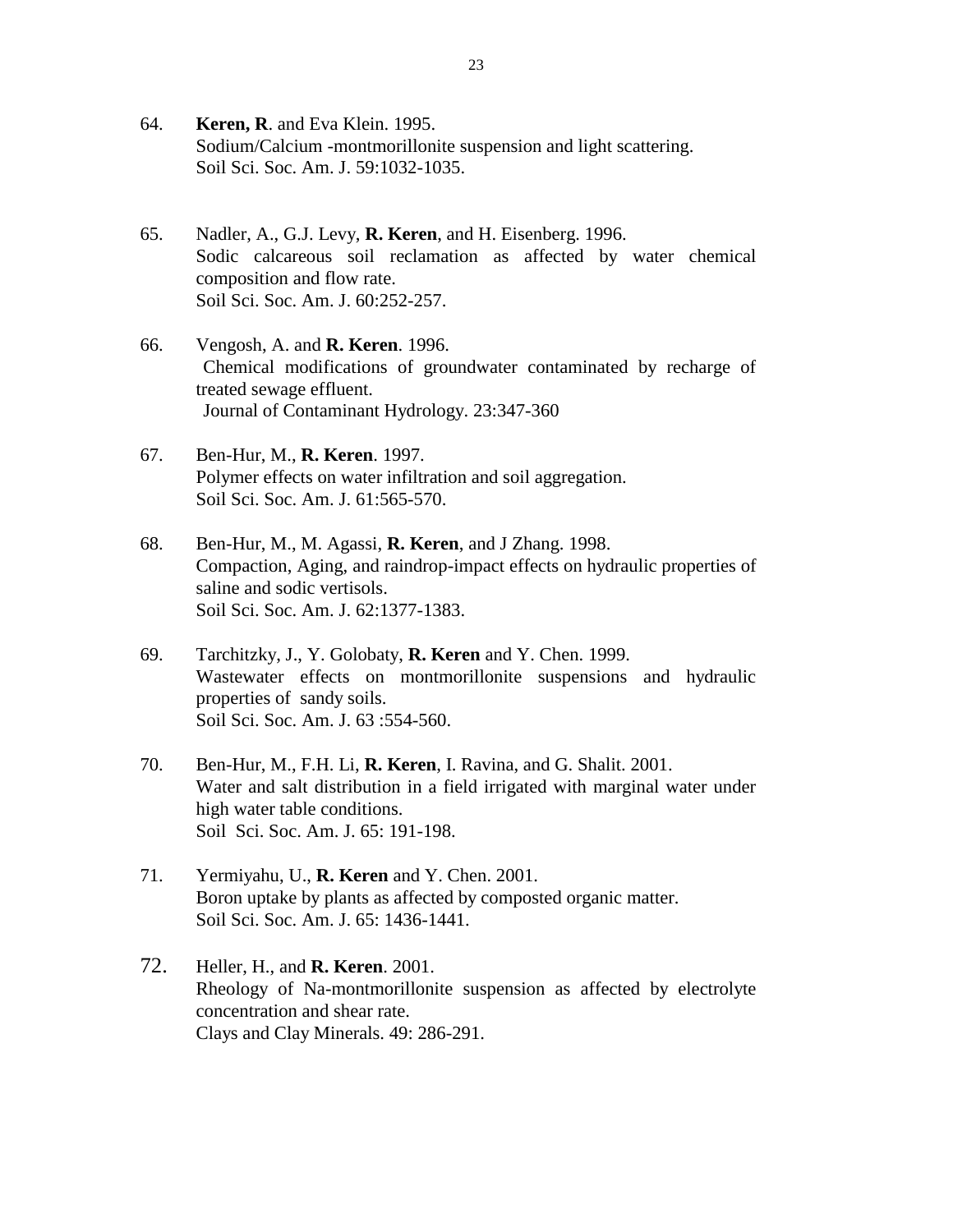- 73. Heller, H. and **R. Keren**. 2002. Rheological behavior of Na-montmorillonite suspensions in presence of anionic polyacrylamide polymers. Soil Sci. Soc. Am. J. 66: 19-25.
- 74. Agassi, M. Y. Binyamini, E. Fizik, J. Tarchizky, **R. Keren** , D. Goldshtein and Y. Chen. 2003. The effect of long-term irrigation with effluent on water infiltration rate of a soil. Journal of Environmental Quality. (May-June Issue)
- 75. Arai Masae, **R. Keren** T. Yamamoto and M. Inoue. 2003. Effect of Water Quality on Saturated Hydraulic Conductivity of Soils with 2:1 and 1:1 Clay Minerals. Transactions of the Japanese Society of Irrigation, Drainage and Reclamation Engineering. 71: 11-17.
- 76. Arai Masae, **R. Keren** T. Yamamoto and M. Inoue. 2003. Aggregate Stability Evaluation of Sodic Soils Using Water-Ethanol Mixtures. Transactions of the Japanese Society of Irrigation, Drainage and Reclamation Engineering. 71: 65-71.
- 77. Heller, H. and **R. Keren**. 2003. Anionic polyacrylamide polymer adsorption by pyrophyllite and montmorillonite. Clays and Clay Minerals. 51:334-339.
- 78. **Keren, R**. and M. Ben-Hur. 2003. Interaction effects of clay swelling and dispersion and  $CaCO<sub>3</sub>$  content on saturated hydraulic conductivity. Australian Journal of Soil Research. 41: 979-989.
- 79. Yermyahu, U., **R. Keren**, I. Finegold, Y. Cohen, H. Yehezkel, and D. Shmoel. 2003. Response of pepper to boron and salinity under greenhouse conditions. Acta Hort. 609:149-154.
- 80. Communar, G., **R. Keren** and FaHu Li. 2004. Deriving boron adsorption isotherms from soil column displacement experiments. Soil Sci. Soc. Am. J. 68: 481-488.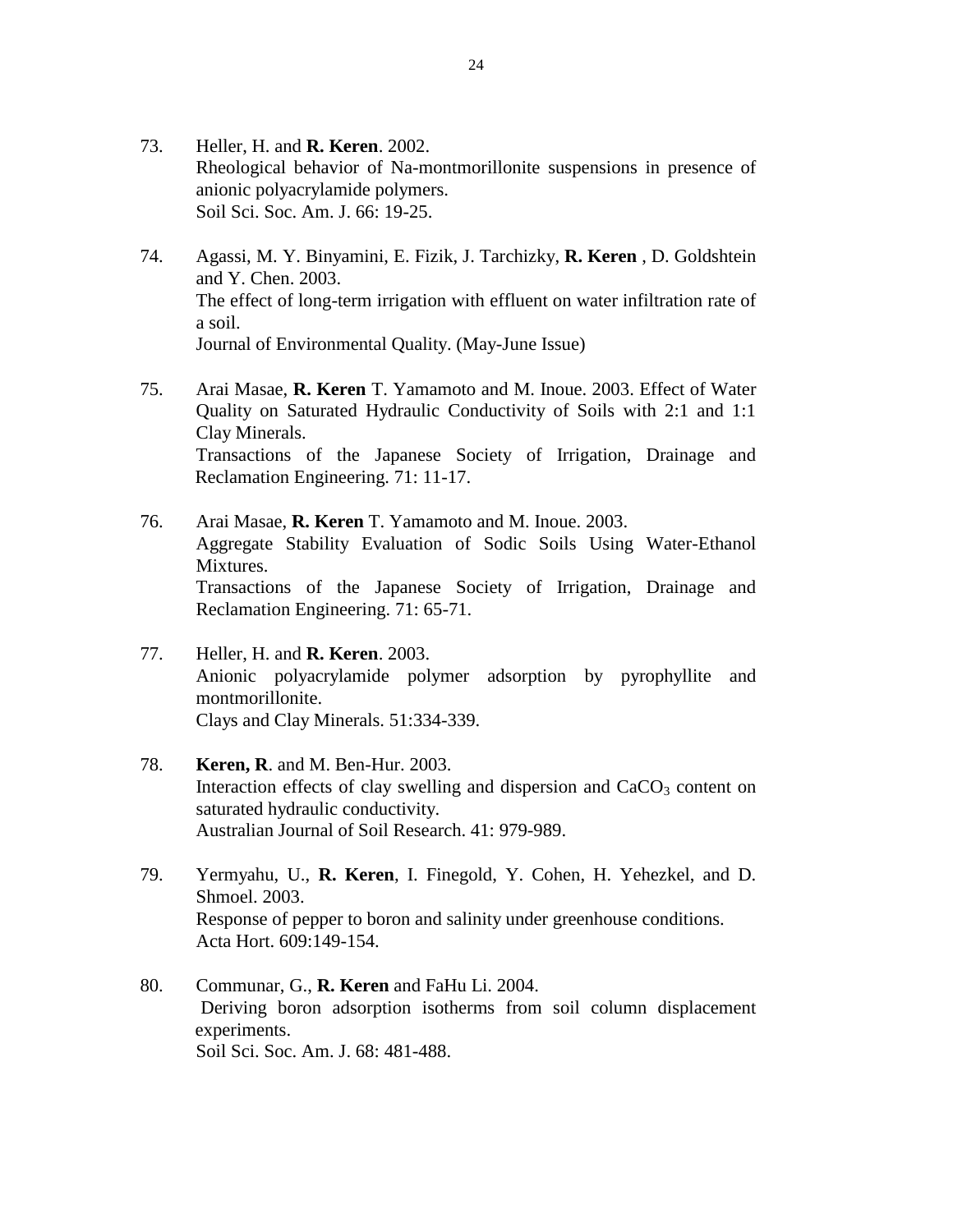- 81. Communar, G., **R. Keren** 2005. Equilibrium and nonequilibrium transport of boron in soil. Soil Sci. Soc. Am. J. 69: 311-317.
- 82. Communar, G., and **R. Keren.** 2006. Rate-Limited boron transport in soils: The effect of soil texture and solution pH. Soil Sci. Soc. Am. J. 70:882-892.
- 83. Communar, G., and **R. Keren.** 2007. Effect of Transient Irrigation on Boron Transport in Soils. Soil Sci. Soc. Am. J. 71:306-313.
- 84. Communar, G., and **R. Keren.** 2008**.** Boron Adsorption by Soils as affected by Dissolved Organic Matter from Treated Sewage Effluent. Soil Sci. Soc. Am. J. 72: 492-499.
- 85. Fahu Li and **R. Keren**. 2008. Native CaCO<sub>3</sub> mineral dissolution and its contribution to sodic calcareous soil reclamation under laboratory conditions. Arid Land Research and Management. 22:1-15.
- 86. Yermiyahu U., A. Ben-Gal, **R. Keren** and R.J. Reid. 2008. Combined effect of salinity and excess boron on plant growth and yield. Plant Soil 304:73-87.
- 87. **Keren, R**. and G. Communar. 2009. Boron sorption on wastewater dissolved organic matter: pH effect. Soil Sci. Soc. Am. J. 73: November – December issue
- 88. **Keren, R**. and G. Communar. 2010. Boron transport in soils as affected by dissolved organic matter in treated sewage effluent. Soil Sci. Soc. Am. J. 74: (in press)

#### **Reviewed Chapters in Books:**

- 1. **Keren, R**. and I. Shainberg. 1984. Colloid properties of clay minerals in saline and sodic solutions. In "Soil Salinity under Irrigation-Processes and Management" (I. Shainberg and J. Shalhevet, eds.) Springer-Verlag, Berlin, Heidelberg, New York, Tokyo. pp. 32-48.
- 2. **Keren, R**. 1984. Potassium magnesium and boron in soils under saline and sodic conditions. In "Soil Salinity under Irrigation-Processes and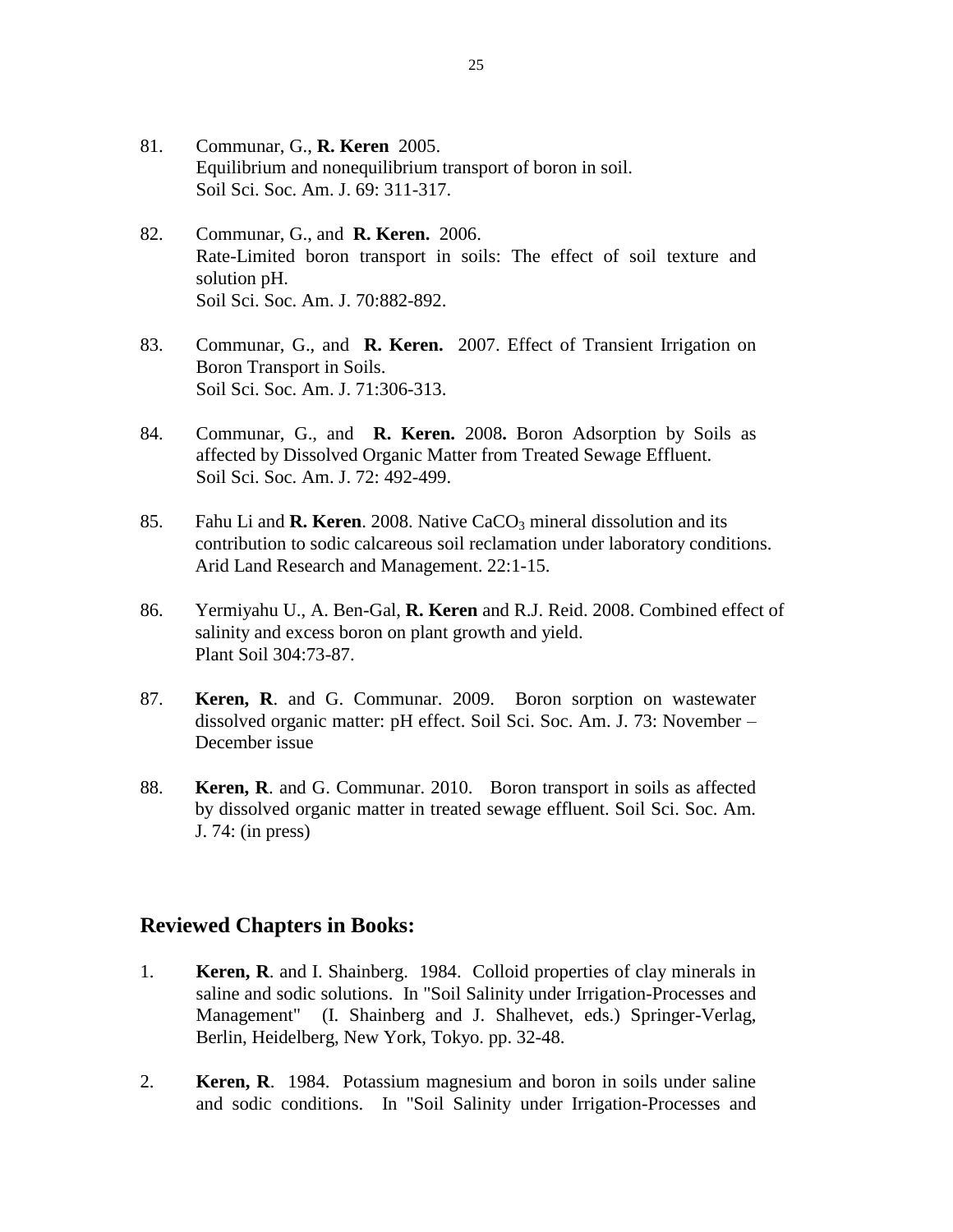Management" (I. Shainberg and J. Shalhevet, eds.) Springer-Verlag, Berlin, Heidelberg, New York, Tokyo. pp. 77-99.

- 3. **Keren, R**. and F.T. Bingham. 1985. Boron in water, soils and plants. A review chapter in: "Advances in Soil Science". (B.A. Stewart, ed.). pp. 229-276.
- 4. **Keren, R**. and S. Miyamoto. 1990. Reclamation of saline-, sodic-, and boron-affected soils. A review chapter in: "Agricultural Salinity Assessment and Management". (K.K. Tanji, ed.) ASCE Manuals and reports in Engineering Practice. American Society of Civil Engineering. New York. NY. pp. 410-431.
- 5. **Keren, R**. 1995. Reclamation of sodic affected soils. A review chapter in "Soil erosion, conservation and rehabilitation" (M. Agassi, ed.). Marcel Dekker, Inc. pp. 353-374.
- 6. **Keren, R**. 1996. Boron. A review chapter in "Methods of Soil Analysis, Part 3 - Chemical Methods" (D.L. Sparks et al., eds.) SSSA Book Series 5:603-626. Soil Science Society of America,Inc. Madison, WI USA. pp. 603-626.
- 7. **Keren**, R. 1999. Salinity. A review chapter in "Handbook of Soil Science" (M.E. Sumner, ed.). CRC Press, Inc. pp G3-G25.
- 8. **Keren, R**. 2003. Soil alkalinization. A review chapter in: "Processes in the soil-plant system: Modeling concepts and applications". ( D.K. Benbi and R. Nieder, eds). The Haworth Press, Inc. Binghamton, NY, USA. (199- 225)
- 9. **Keren, R**. 2003. Boron in Water Supplies. A review chapter in: "Encyclopedia of Water Science. (B. A. Stewart and T. Howell, eds.). Marcel Dekker, Inc. New York, NY, USA.
- 10. **Keren, R**. 2003. Salt-affected soils, reclamation. A review chapter in: "Encyclopedia of Soils in the Environment". (D. Hillel, ed.). Academic Press. London, UK. (454-461).
- 11. **Keren, R**. and S. Miyamoto. 2010. Reclamation of saline-, sodic-, and boron-affected soils. A review chapter in: "Agricultural Salinity Assessment and Management". (K.K. Tanji, ed.) ASCE Manuals and reports in Engineering Practice. American Society of Civil Engineering. New York. NY. Second Edition (in press).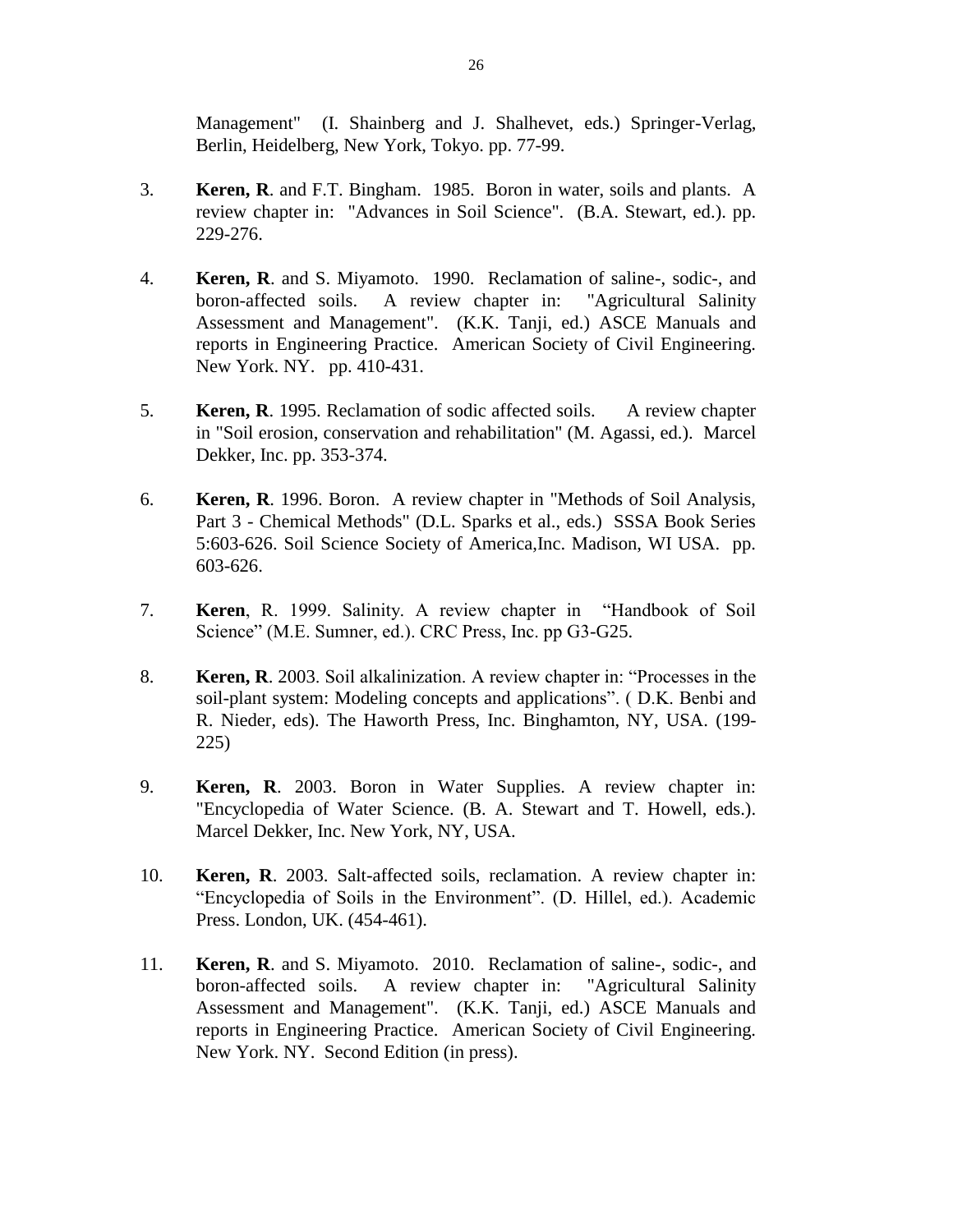- 12. Yermiyahu, U., A. Ben-Gal and **R. Keren**. 2010. Boron in Water, Soils and Crops. (in press).
- 13. **Keren**, R. 2012. Saline and Boron- Affected Soils. A review chapter in "Handbook of Soil Sciences, Resource Management and Environmental Impacts. (M.E. Sumner, ed.). Second addition CRC Press, Inc. pp 17-1 - 17-20.

### **Articles in Non-Reviewed Journals:**

- 1. **Keren, R**. and I. Shainberg. 1978. Irrigation with sodic and brackish water and its effect on the soil and on cotton yield. Hassadeh 58:963-979 (in Hebrew).
- 2. **Keren, R**. and U. Mezuman. 1980. Boron concentration predicted in solution at low water content. Hassadeh 60:1544-1548 (in Hebrew).
- 3. **Keren, R**. and I. Shainberg. 1980. The efficiency of phosphated and mixed gypsum in reclamation of alkaline soils-rate of dissolution. Hassadeh 61:1730-1733 (in Hebrew).
- 4. Bar-Yosef, B., T. Markovich, and **R. Keren**. 1981. Phosphogypsum-P availability to plants. Hassadeh 61:2071-2074 (in Hebrew).
- 5. Meiri, A., **R. Keren**, and Y. Kalo. 1983. Increased stand increases yields of cotton irrigated with saline water. Hassadeh 63:1748-1750 (in Hebrew).
- 6. **Keren, R**., I. Shainberg, H. Frenkel, and Y. Kalo. 1983. The effect of gypsum on filtration rate of loess soil. Hassadeh 63:2196-2203 (in Hebrew).
- 7. **Keren, R**., I. Shainberg, and J. Morin. 1986.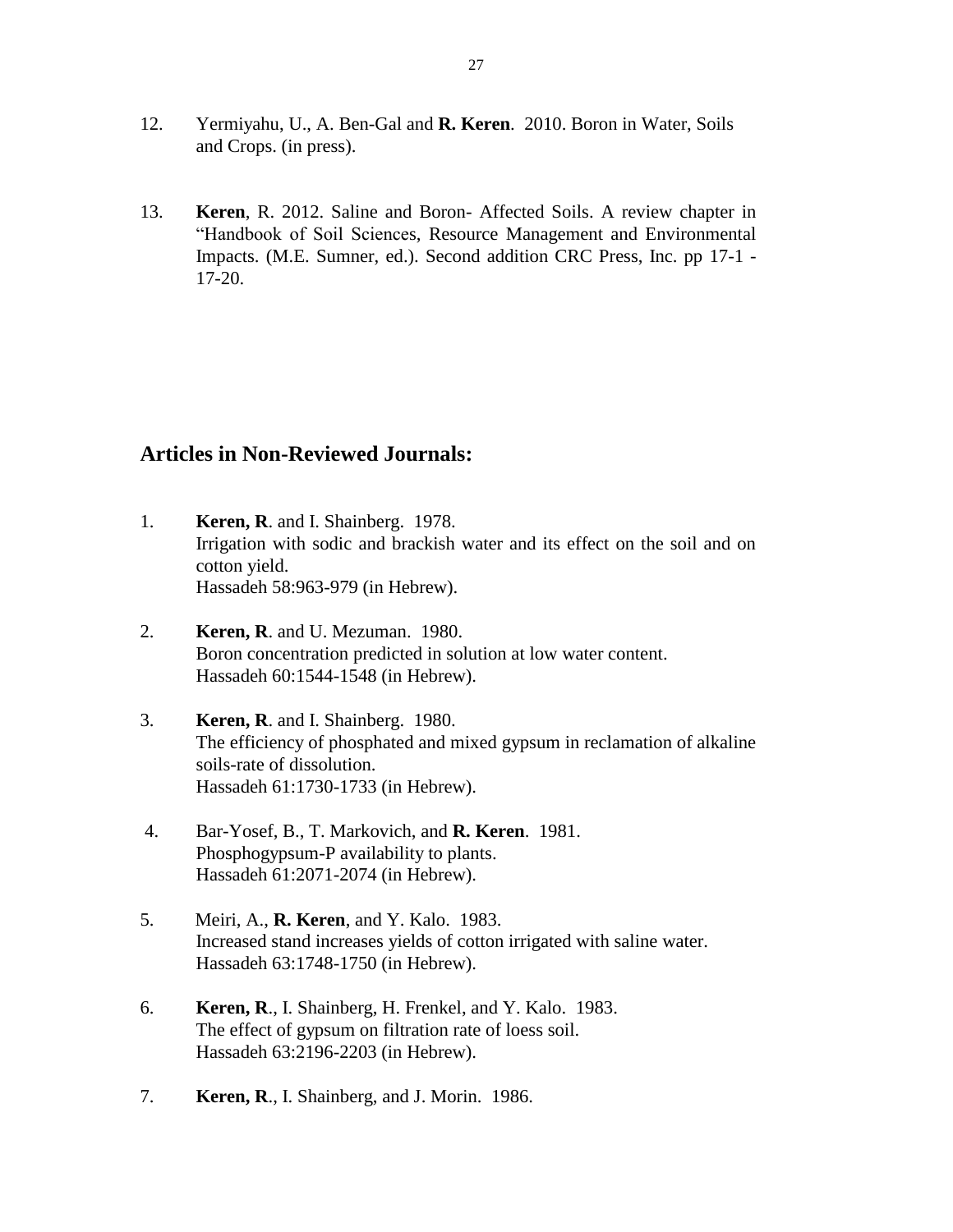Improve permeability of sodic grumusol soil. Hassadeh 66:787 (in Hebrew).

- 8. **Keren, R**., D. Sadan, H. Frenkel, I. Shainberg, and A. Meiri. 1990. Irrigation with saline-sodic water and its effect on the soil and on cotton yield. A summary of 15 years. Hassadeh 70:1822-1829.
- 9. Vangosh, A., **R. Keren** and G. Barkan. 1995. Saline water in the coast plan aquifer and salinity sources: Hydrogeochemical aspects. Water and Irrigation. 340:4-11.
- 10. Tarchitzky, J., Y. Golobaty, **R. Keren** and Y. Chen. 1996. Soil sodification under irrigation with sewage effluent: I. Potential azards. Hassadeh 76:65-67.
- 11. Tarchitzky, J., Y. Golobaty, **R. Keren** and Y. Chen. 1996. Soil sodification under irrigation with sewage effluent: II. Effect on soil structure and hydraulic properties. Hassadeh 76:73-77.
- 12. Ben-Hur, M., **R. Keren**. and Eva Klein, 1996. Leaching rate of salts from clay soils and its effect on saturated hydraulic conductivity. Hassadeh 76:87-90.
- 13. Ben-Hur, M., **R. Keren**, A. Grenberg and Y. Chen. 1996. Reclamation of saline and sodic vertisol by synthetic polymers. Water and Irrigation 61:565-570.
- 14. Tarchitzky, J., M. Bar-Hai, N. Benny , **R. Keren** and Y. Chen. 1997. Boron in waste water: Concentration and hazards. Chemistry. 39:66-69.
- 15. Tarchitzky, J., M. Bar-Hai, N. Benny , **R. Keren** and Y. Chen. 1997. Salinity hazards from waste water. Water Technologies. 34:45-51.
- 16. Tarchitzky, J., , Y. Chen, N. Benny , and **R. Keren.** 1998. Irrigation with waste waters containing boron. Water and Irrigation. 377:21-23.